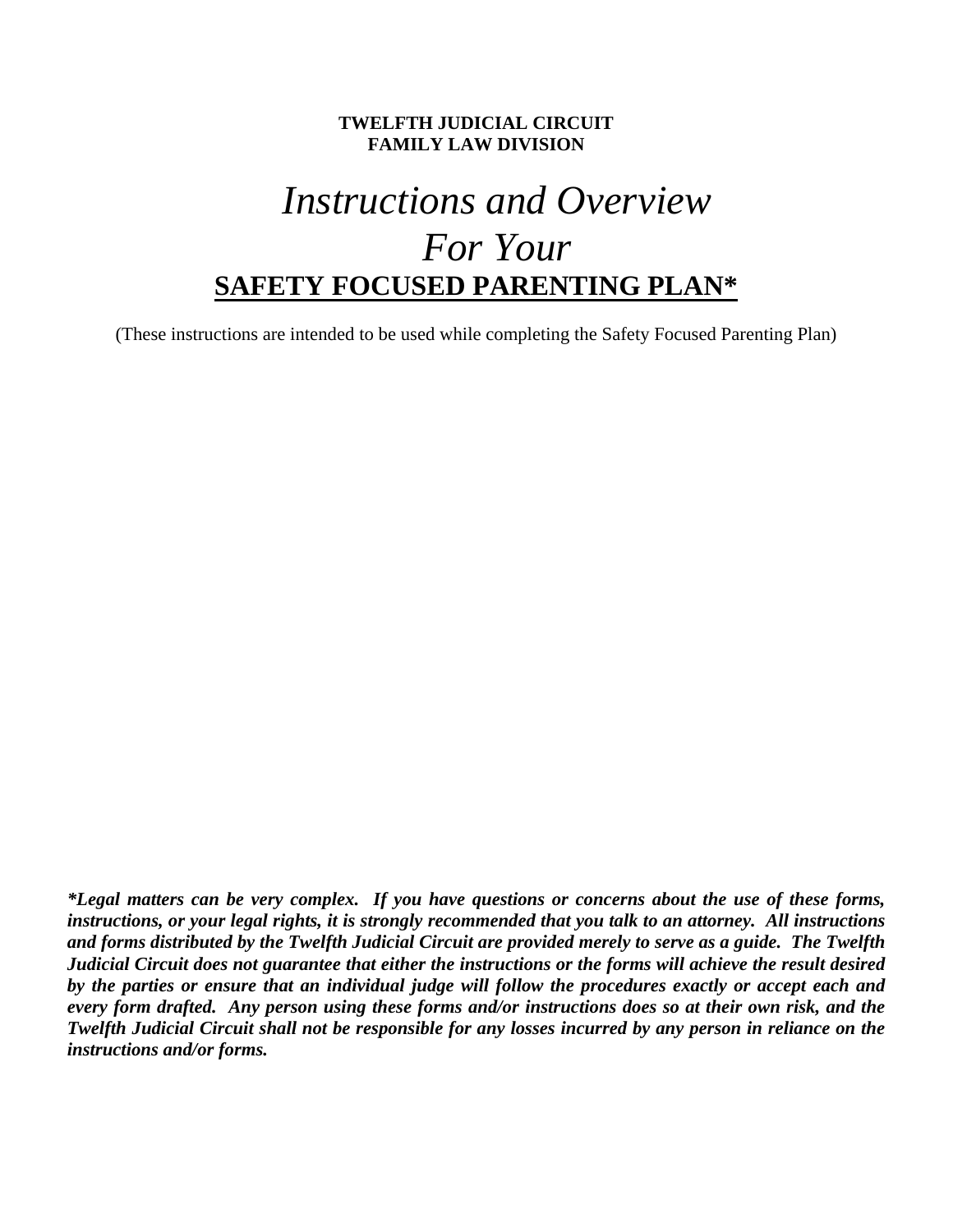# **For best results, complete the assessment in the 12th Judicial Circuit's "Instructions and Assessments for your Parenting Plan" prior to using the Safety Focused Parenting Plan.**

# **Step One: Getting Started**

- 1. Before you fill in any part of the Safety Focused Parenting Plan, you should make a copy of the blank form. Save this copy for when you are ready to fill out a final version to file with the Court.
- 2. At the top of the first page fill in the county where the plan is being filed or where the original action took place. This is the county of original jurisdiction, Sarasota, Manatee, or DeSoto.
- 3. On the top left side of the page, fill in the names of the Petitioner and the Respondent on the lines provided. If you have an existing court case, use the labels and names as they appear on the original documents filed with the court. If you do not have an existing court case, then it does not matter who is the petitioner or respondent until the case is filed.
- 4. On the top right side of the page, enter your case number and division, if you have one. If the Parenting Plan you are submitting is agreed upon by both parents, write "Both" otherwise, fill in the name of the parent who is proposing the Parenting Plan where it says "Parenting Plan of:".

# **Step Two: Identification of the Parties**

- 1. List the names of the Father and the Mother; as well as, each of their contact information, unless the contact information is deemed confidential by Court Order.
- 2. List the minor children involved in this parenting plan, including their date of birth, current address, and future address, if known, or if the address is unknown then a location (ex. Albuquerque, New Mexico).
- 3. List any minor children that are not addressed by this plan. Including their date of birth, who they live with (ex. Aunt, Grandfather, etc.) and their address.

# **Step Three: Choose your Options**

# **A. Parental Responsibility and Time Sharing Sections**

**Parental Responsibility:** The Safety Focused Parenting Plan has two options for parental responsibility; shared parental responsibility or sole parental responsibility. **If the Court orders shared parental responsibility, both parents maintain shared decision-making for all major decisions that affect the child(ren)**. **Sole parental responsibility is a court ordered relationship in which one parent makes all of the decisions regarding the minor child(ren).** 

 The law states that the Court must order that the parental responsibility of the minor children shall shared by **both** parents, unless the Court finds that shared parental responsibility would be detrimental to the child. Examples of what the Court may consider as detriment would be evidence of domestic violence or child abuse. The Court has to make specific findings of detriment to order one parent to have sole parental responsibility of the children. If the Court determines that one parent should have sole parental responsibility, the Court may make arrangements for time-sharing as specified in this parenting plan that will best protect the child or spouse from harm. **Even if the parties agree to a designation of shared or sole parental responsibility, the final decision rests with the Court.**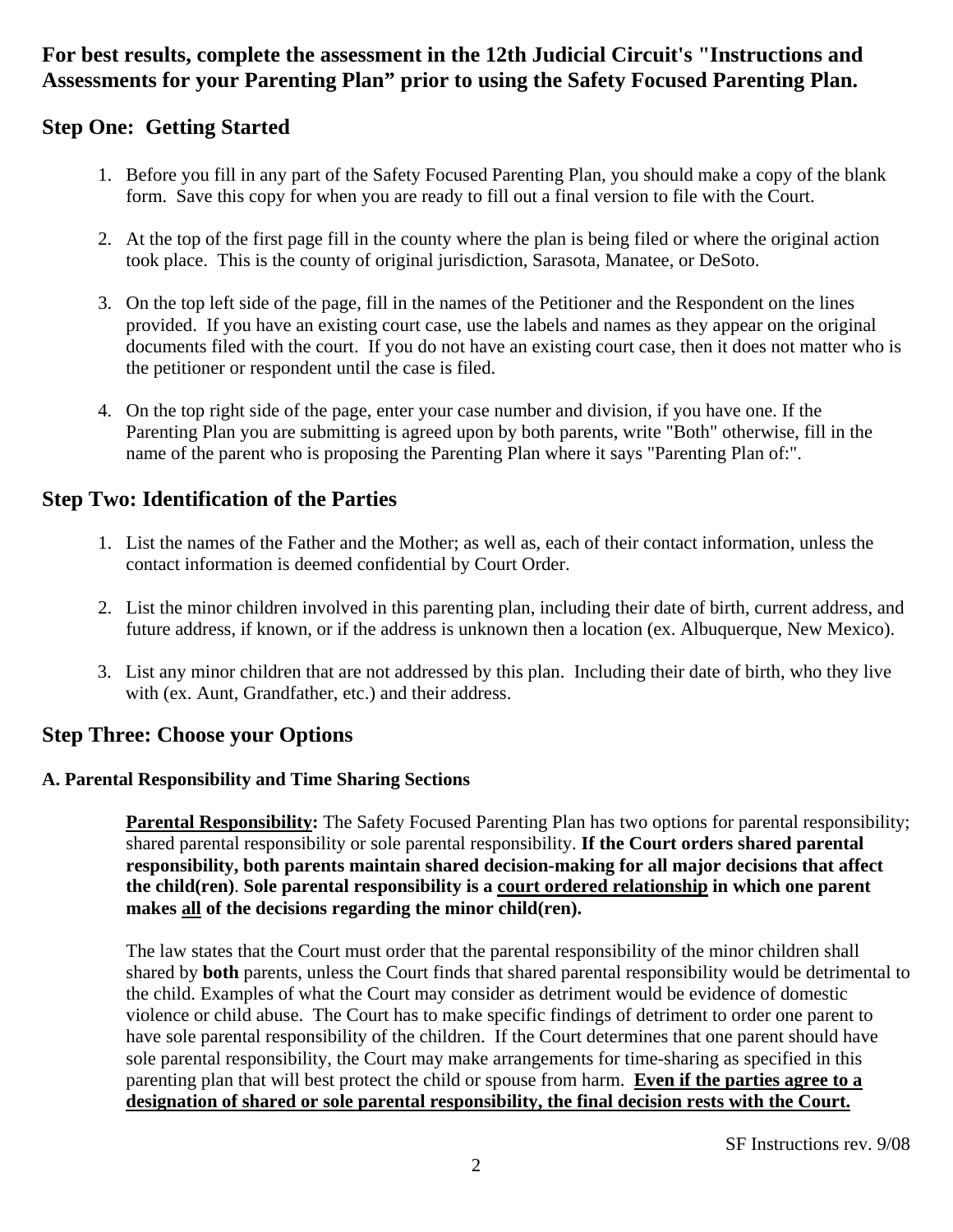**Parenting Time:** You may choose **one** of the two options for parenting time:

# **Option A: Supervised Parenting Time or No Parenting Time**

If you chose this option, you feel that your child cannot be safe alone with the other parent. The other parent will either have **no** parenting time or only supervised parenting time*.*

# **Option B: Unsupervised Time Sharing- No Overnights**

If you chose this option, you feel your child can safely spend limited time with the other parent under certain conditions. Overnight time sharing is not permitted.

# **B. Communication Section**

# **Note: None of the following applies if a court order has been entered restricting access to the information.**

**Virtual Communication**: Select all options that apply. Remember to write in specific days and times that communication will take place or number of times per week, etc.

**Communication:** List the means of communication. (Ex. phone, email, computer, etc.)

# **C. Exchange and Travel Section**

Carefully read all of the options in each of the sections and check ALL that apply. Fill in the appropriate blanks and describe in detail your plan for exchanging the child(ren), if the option allows for it.

#### **D. Information Sharing Section**

Provide each parties' complete information, unless a court order has been entered restricting access to the information.

# **E. Other Terms Section**

Describe any other provisions you would like to include in your parenting plan.

# **F. Dispute Resolution**

Decide whether you will agree to resolve any disputes that may arise in the future through mediation or other means.

# **Step Four: File with the Court**

If the plan is proposed by only one parent, then that parent alone should sign. If the plan is agreed to by both parents, both parents must sign the parenting plan and have their signatures witnessed by a **notary public** or **deputy clerk**. After completing the plan, you should file the original plan and a Notice of Filing with the Clerk of Court in the county where the petition was filed and keep a copy for your records. **NOTE**: If an agreed parenting plan is not filed by the parties, the Court shall establish a plan.

Even if you and your child(ren)'s other parent are unable to come to an agreement on a parenting plan, please complete the assessment to determine which parenting plan may be right for your family. Purchase the appropriate parenting plan from the Clerk of Court, or download the plan from the 12<sup>th</sup> Judicial Circuit's website at www.jud12.flcourts.org. Prepare as a draft in the event your case is referred to mediation.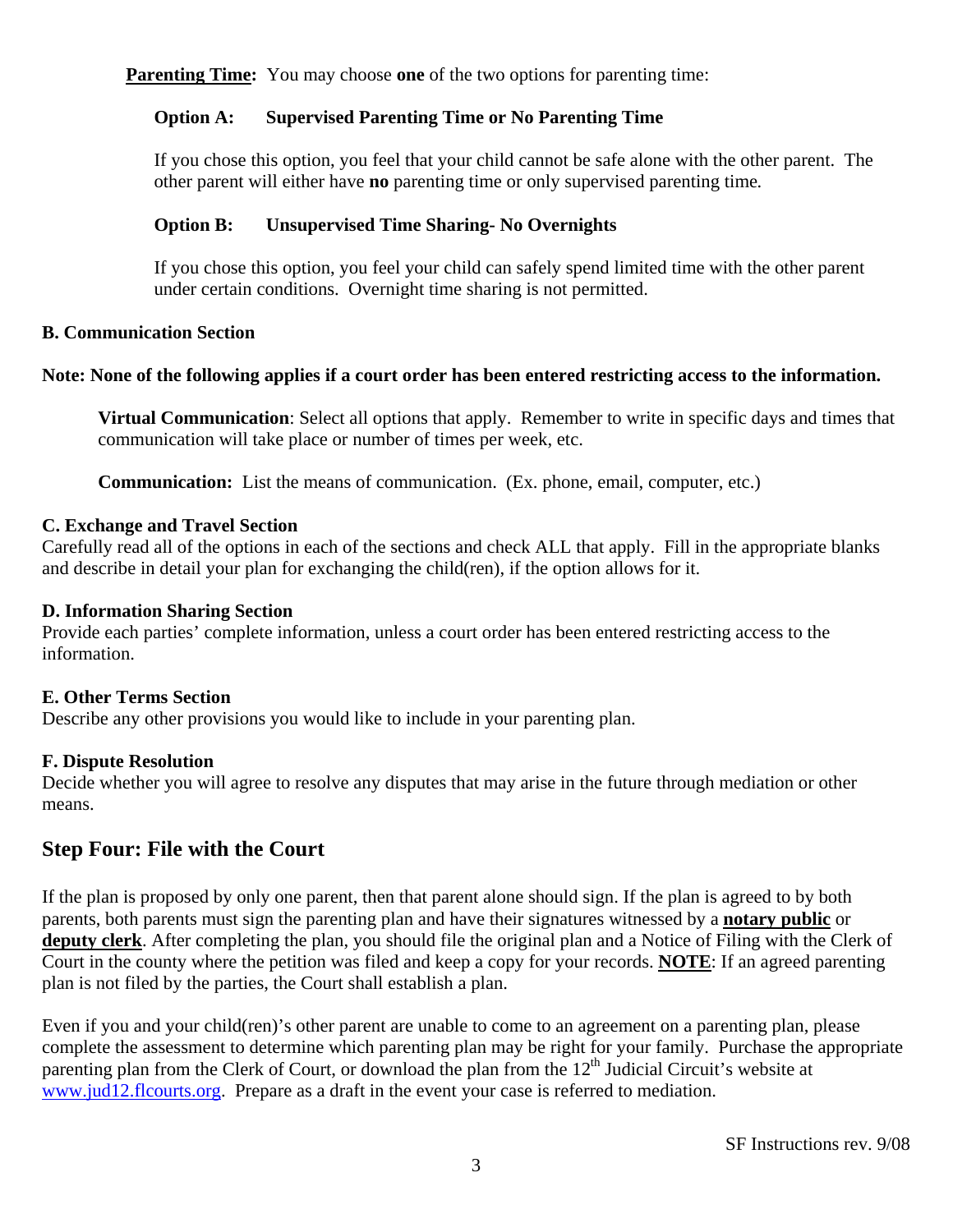# *The Do's and Don'ts of Parenting*

# *\* Note: The following rules apply to the extent that they do NOT conflict with the provisions of your safety plan!*

# **Both Parents**

# **DO:**

- Maintain healthy communication with your children.
- Make it a priority to communicate regularly with the other parent.
- Religiously follow the parenting plan to make the process routine, easy and positive for your children.
- Strive to keep your word to the children.
- Contact the other parent immediately if there is an emergency involving the children while they are with you.

# **DON'T:**

Be uncooperative. The children will suffer consequences if their parents do not cooperate.

# **Parent A**

# **(The parent with whom the child has more time-sharing)**

# **DO:**

- Share information about school, teachers, activities, friends and relatives with the other parent.
- Be flexible and supportive of the children's relationship with the other parent.
- Encourage excitement for the anticipated communication and/or travel with the other parent.

# **DON'T:**

- Edit, coach, monitor, or otherwise interfere with the children's communication with the other parent.
- Take it personally if the children do not wish to call you regularly when they are with the other parent.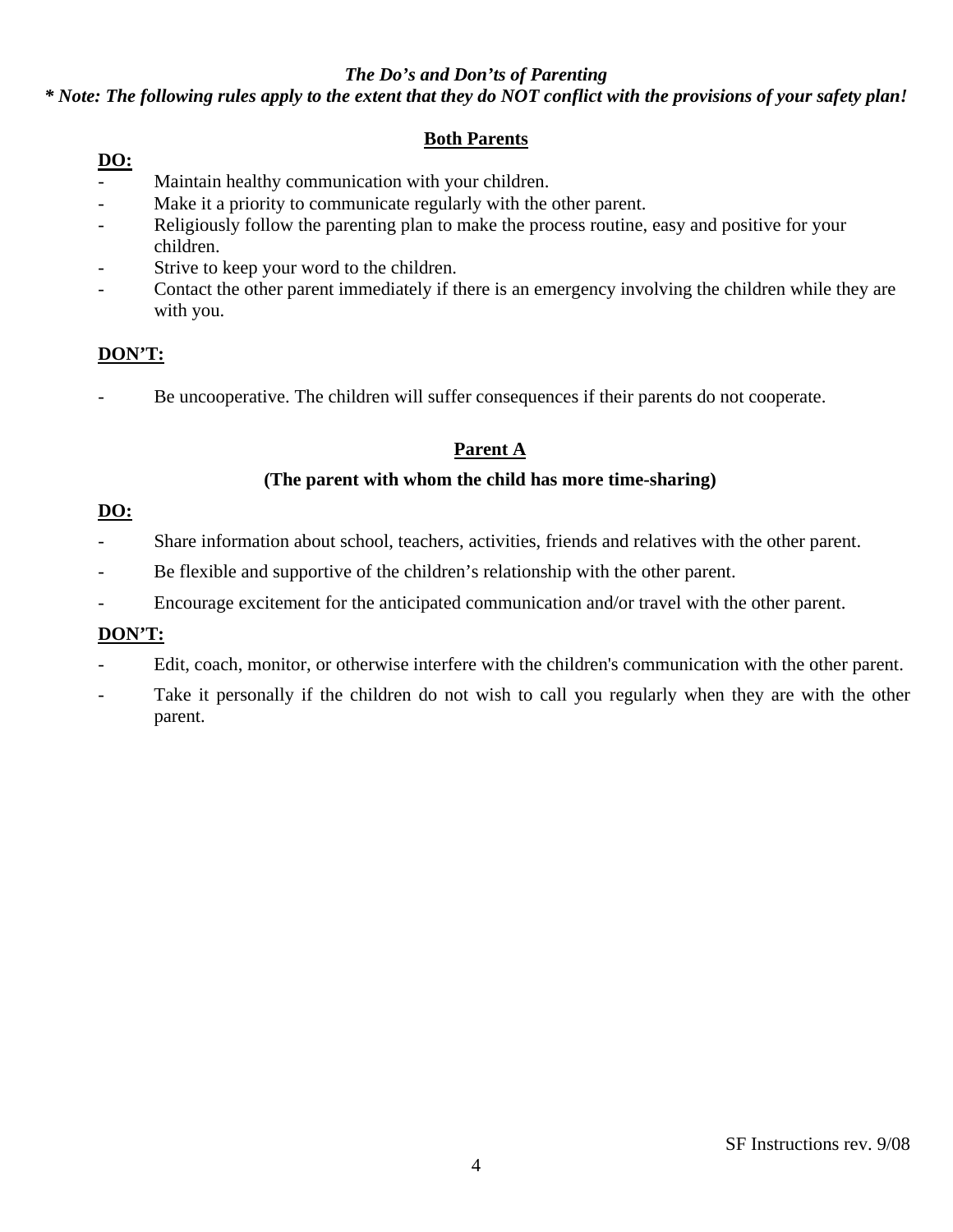# **IN THE CIRCUIT COURT OF THE TWELFTH JUDICIAL CIRCUIT IN AND FOR COUNTY, FLORIDA**

| Petitioner  |                                                                 |                                                                                                     |                        |                       |
|-------------|-----------------------------------------------------------------|-----------------------------------------------------------------------------------------------------|------------------------|-----------------------|
|             |                                                                 |                                                                                                     |                        |                       |
| and         |                                                                 |                                                                                                     |                        |                       |
| Respondent  |                                                                 |                                                                                                     |                        |                       |
|             |                                                                 | <b>SAFETY FOCUSED PARENTING PLAN</b>                                                                |                        |                       |
|             |                                                                 | 1. PARENTING PLAN OF: Check all that apply                                                          |                        |                       |
|             | $\Box$ Both Parents                                             | $\Box$ Mother                                                                                       | $\Box$ Father          | □Court Ordered Plan   |
|             | $\Box$ Temporary                                                | $\Box$ Final Judgment                                                                               | $\Box$ Modification    |                       |
|             | Name                                                            | <b>Address</b>                                                                                      | <b>Phone</b>           | E-Mail                |
|             |                                                                 |                                                                                                     |                        |                       |
| Mother:     |                                                                 |                                                                                                     |                        |                       |
|             | Moner: $\Box$ Father's $\Box$ Mother's address is confidential. |                                                                                                     |                        |                       |
|             |                                                                 | The parent with whom the child(ren) live most of the time is the $\square$ Mother $\square$ Father. |                        |                       |
|             |                                                                 |                                                                                                     |                        |                       |
|             |                                                                 | THIS PARENTING PLAN INVOLVES THE FOLLOWING CHILD(REN):                                              |                        |                       |
|             | <b>Name</b>                                                     | Date of Birth                                                                                       | <b>Current Address</b> | <b>Future Address</b> |
|             |                                                                 |                                                                                                     |                        |                       |
|             |                                                                 | Child 1:<br>Child 2:                                                                                |                        |                       |
|             |                                                                 | Child 3:                                                                                            |                        |                       |
|             |                                                                 |                                                                                                     |                        |                       |
| Child $5$ : |                                                                 |                                                                                                     |                        |                       |
|             |                                                                 |                                                                                                     |                        |                       |
|             |                                                                 | LIST ANY MINOR CHILDREN YOU HAVE NOT ADDRESSED BY THIS PLAN.                                        |                        |                       |

|             | <b>Name</b> | Date of Birth | <b>Current Address</b> |
|-------------|-------------|---------------|------------------------|
| Child 1:    |             |               |                        |
| Child 2:    |             |               |                        |
| Child $3$ : |             |               |                        |
|             |             |               |                        |

*IF THE PARENTING ARRANGEMENTS ARE DIFFERENT FOR SOME OF YOUR CHILDREN, YOU SHOULD WRITE UP A SEPARATE PARENTING PLAN FOR EACH CHILD.* 

# **2. JURISDICTION**

**•The United States is the country of habitual residence of the child(ren).** 

**•The State of Florida maintains the most significant contacts with the child(ren) and is the most appropriate forum for addressing parenting contact.** 

**This Parenting Plan is a child custody determination for the purposes of the Uniform Child Custody Jurisdiction and Enforcement Act, the International Child Abduction Remedies Act, 42 U.S.C. ss 11601**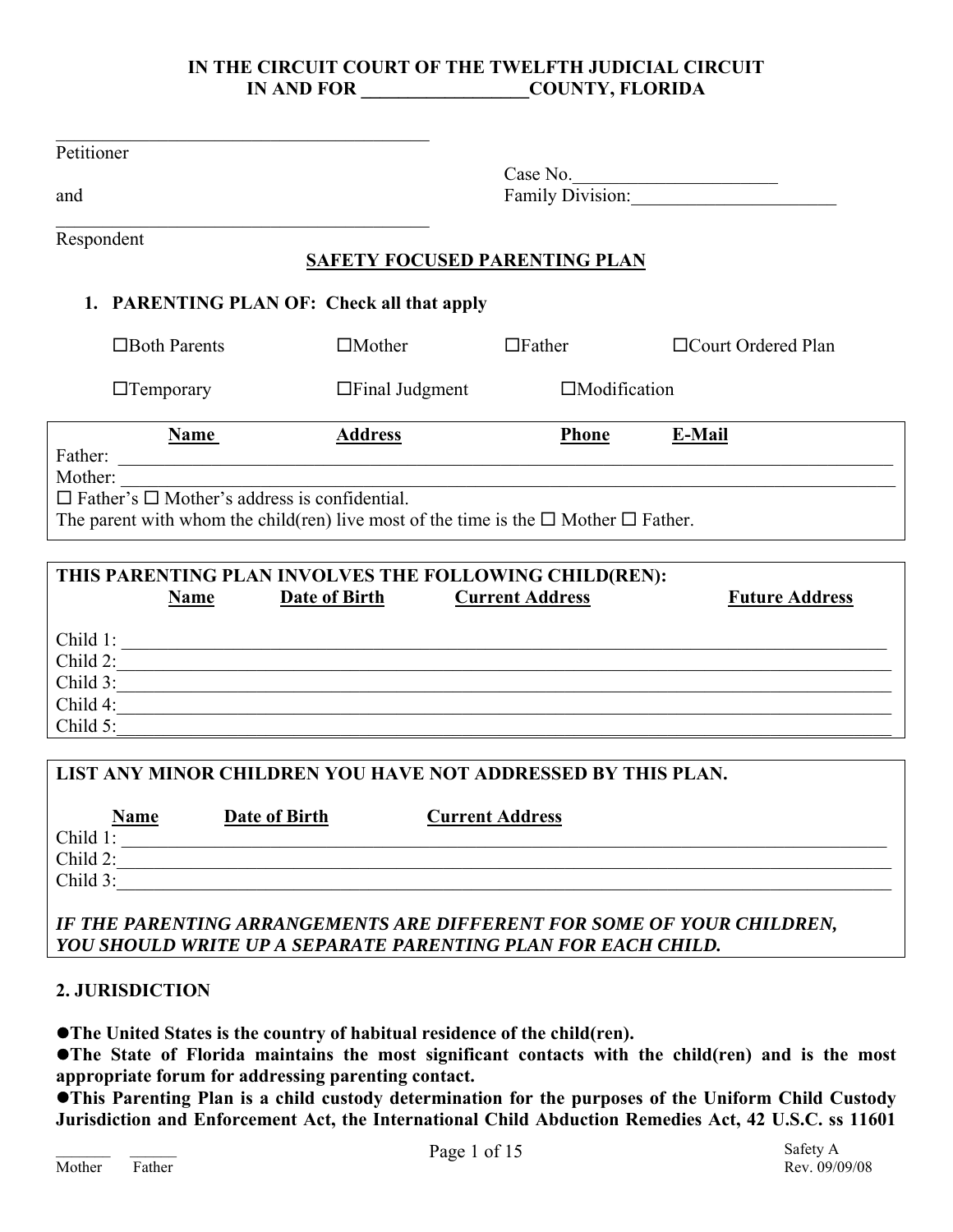**et seq., the Parental Kidnapping Prevention Act, and the Convention on the Civil Aspects of International Child Abduction enacted at the Hague on October 25, 1980.**

**•The State of Florida is the child(ren)'s home state for purposes of the Uniform Child Custody Jurisdiction and Enforcement Act.** 

Venue is proper in:  $(\sqrt{\text{Select}}\,\text{your County})$ 

 $\Box$  Manatee County  $\Box$  Sarasota County  $\Box$  DeSoto County

# **3. CHILDREN'S RIGHTS**

# z**Each child has a right:**

**▪ To have two parents to love without fear of anger or guilt from the other; and** 

**▪ To develop an independent and meaningful relationship with the other parent and to respect the differences of each parent and their home; and** 

**▪ To be absent, insulated and protected from the parents' differences with each other and arguments or discussions; and** 

**▪ Be free of negative comments and behavior by one parent about the other; and** 

**▪ To be absent, insulated and protected from disparaging, belittling or alienating statements about the other parent; and** 

**▪ To not be used as a messenger, delivery means or means of communication with the other parent; and** 

**▪ To not be questioned about the other parent.** 

# **4. PARENTAL RESPONSIBILITY**

# $\Box$  A. Shared Parental Responsibility:

**It is in the best interests of the minor child(ren) that both parents maintain shared decision-making for all major decisions that affect the child(ren). Such decisions include but are not limited to:** 

**▪ Each Parent shall make decisions regarding the day-to-day care and control of the child(ren) while they are with that parent.** 

**▪ Each parent will make emergency decisions affecting the health or safety of the child(ren), notifying the other parent at the earliest opportunity.** 

**▪Each parent shall have access to all academic, medical, and other health related information pertaining to the child(ren), and they shall sign any necessary documentation ensuring that both parents have access to said records.** 

**▪ Each parent shall be responsible for getting their own copies of records and reports directly from the school and medical facilities.** 

**▪ Each parent has independent authority to confer with the child(ren)'s school, day care, medical and health related providers and other programs with regard to the child(ren)'s educational, emotional and social progress.** 

**▪ Both parents shall be listed as emergency contacts for the child(ren).** 

**▪ Each parent shall make sure the other parent has current home, work, and emergency address and contact information for the other parent.** 

In the event the parties do not agree on a parental decision:  $(\sqrt{C \cdot \text{break all that apply}})$ 

 $\Box$  The parents shall submit the issue to the following Parenting Coordinator

\_\_\_\_\_\_\_\_\_\_\_\_\_\_\_\_\_\_\_\_\_\_\_\_\_\_(name). If the parents are unable to agree on a Parenting

Coordinator, one will be found or appointed from the  $12<sup>th</sup>$  Judicial Circuit approved list.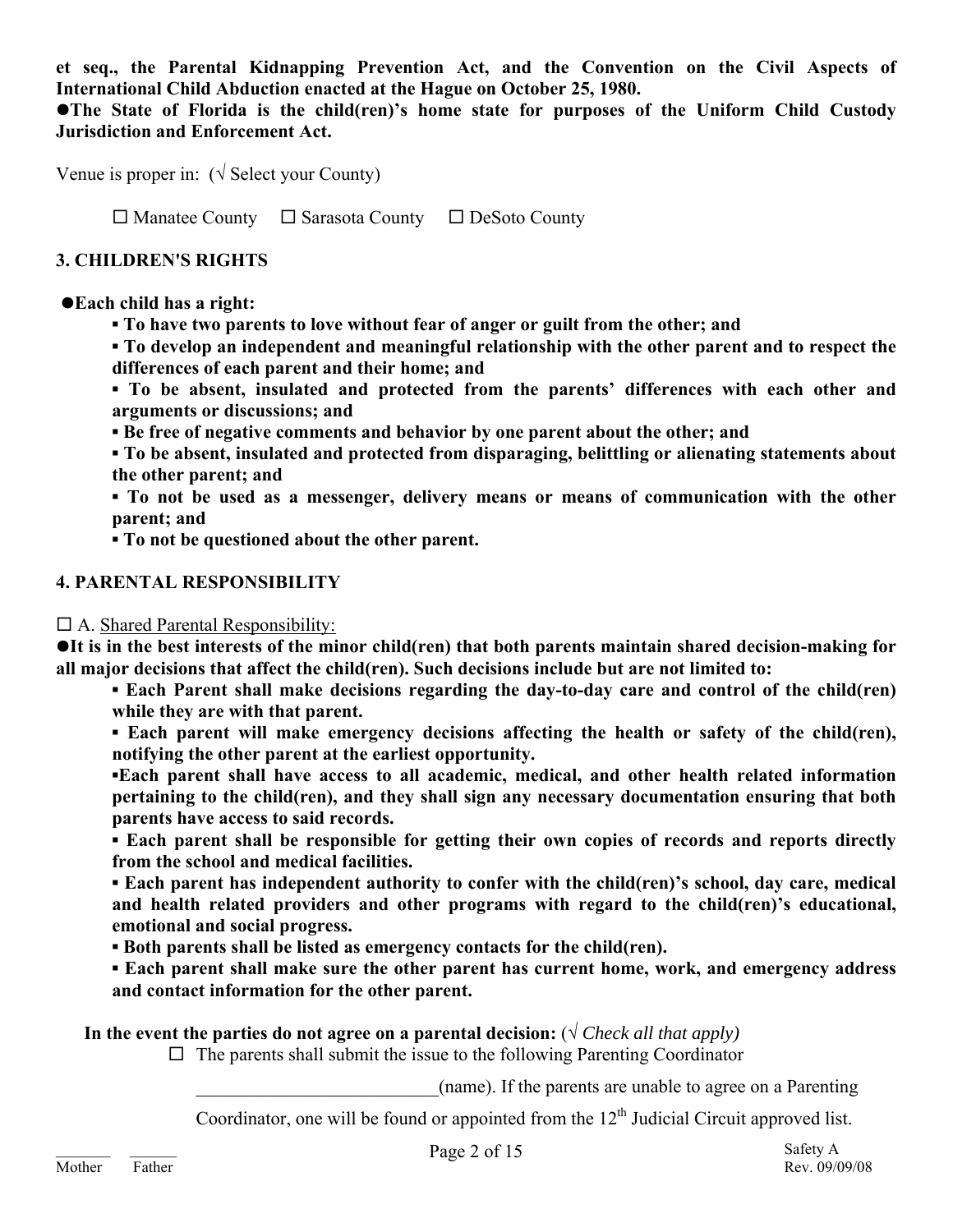Unless otherwise agreed the professional shall be Paid by:  $\Box$  Mother  $\frac{9}{6}$   $\Box$  Father  $\frac{9}{6}$  $\square$  The parents shall first submit the issue to mediation.  $\Box$  The parents shall submit the issue to the court at the earliest available date.  $\Box$  The ultimate decision making authority shall be made by: ( $\sqrt{C}$  Check all that apply)  $\Box$  Academic/educational needs of the child(ren)  $\Box$  Mother  $\Box$  Father  $\Box$  Medical/health related needs of the child(ren)  $\Box$  Mother  $\Box$  Father

 $\Box$  Extra-curricular needs of the child(ren)  $\Box$  Mother  $\Box$  Father  $\Box$  Religion  $\Box$  Mother  $\Box$  Father  $\square$  Discipline  $\square$  Mother  $\square$  Father  $\square$  needs of the child(ren)  $\square$  Mother  $\square$  Father

 $\square$  Not applicable

 B. Sole Parental Responsibility: A **court ordered relationship** in which one parent makes **all** of the decisions regarding the minor child(ren).

It is in the best interest of the child(ren) for the  $\Box$  Mother  $\Box$  Father to have sole parental responsibility. The basis for sole parental responsibility is:  $\sqrt{C \cdot C}$  *Check all that apply* 

 $\Box$  The  $\Box$  Mother  $\Box$  Father has been convicted of a third degree felony or higher involving domestic violence.

- $\Box$  Child abuse/domestic violence
- $\square$  Substance abuse/alcohol abuse

 $\Box$  Threats to abscond with the minor child(ren)/has absconded with the minor children

 $\Box$  Other:

# **5. PARENTING TIME**

(*Choose only one option for parenting time*):

#### **OPTION A: SUPERVISED PARENTING TIME OR NO PARENTING TIME NOTE**: Proceed to page 4 to select the details of Option A.

 $\mathcal{L}_\mathcal{L} = \mathcal{L}_\mathcal{L} = \mathcal{L}_\mathcal{L} = \mathcal{L}_\mathcal{L} = \mathcal{L}_\mathcal{L} = \mathcal{L}_\mathcal{L} = \mathcal{L}_\mathcal{L} = \mathcal{L}_\mathcal{L} = \mathcal{L}_\mathcal{L} = \mathcal{L}_\mathcal{L} = \mathcal{L}_\mathcal{L} = \mathcal{L}_\mathcal{L} = \mathcal{L}_\mathcal{L} = \mathcal{L}_\mathcal{L} = \mathcal{L}_\mathcal{L} = \mathcal{L}_\mathcal{L} = \mathcal{L}_\mathcal{L}$ 

 **OPTION B: UNSUPERVISED TIME SHARING - NO OVERNIGHTS NOTE**: Proceed to page 5 to select the details of Option B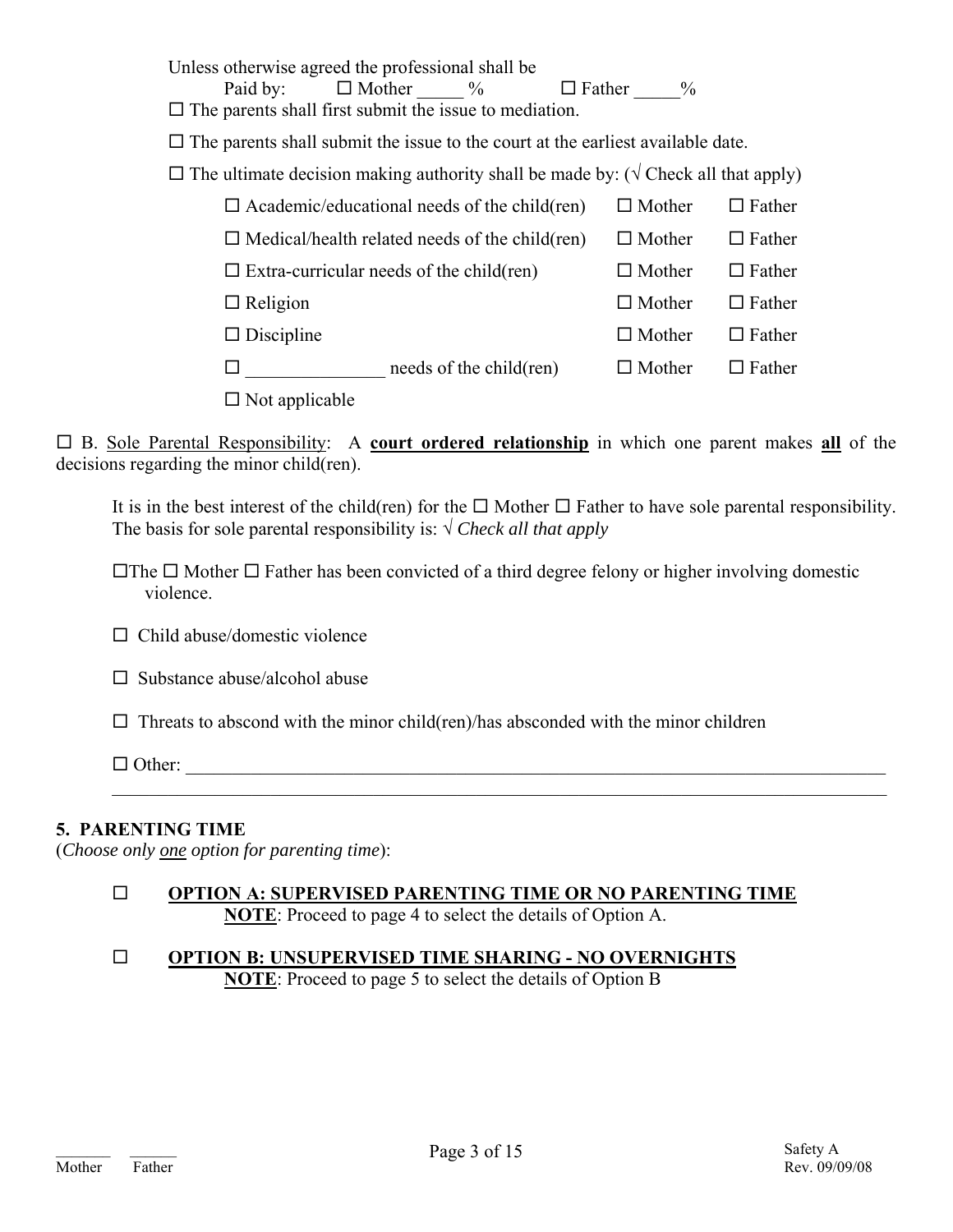# **OPTION A: SUPERVISED PARENTING TIME OR NO PARENTING TIME (Check the details you want to apply to your Option A plan.)**

- $\Box$  **No Parenting Time:** The  $\Box$  Mother  $\Box$  Father shall have no contact with the child(ren) until further court order. All parenting decisions shall be made by the  $\Box$  Mother  $\Box$  Father as specified in *Section 4* of this agreement.
- $\square$  **Supervised Parenting Time:** Whenever the child(ren) are with the  $\square$  Mother  $\square$  Father, a supervisor shall be present.

**Note:** The  $\Box$  Mother  $\Box$  Father has the right to spend time with the child(ren), even though the other parent may be making most, if not all, of the parenting decisions that are made on the child(ren)'s behalf as specified in *Section 4* of this agreement.

The child(ren) shall be with the  $\Box$  Mother  $\Box$  Father on any schedule agreed to between the parents as long as the contact is supervised, but not less than is set forth in the following supervised schedule: (*choose only one*)

The  $\Box$  Mother  $\Box$  Father shall only have supervised contact with the parties minor child(ren). The supervised contact shall be as follows:

- $\Box$  At the Supervised Visitation Center. The exact dates and time shall be arranged with the Supervised Visitation Center. Both parties shall contact the Supervised Visitation Center within 5 days of the entry of this Parenting Plan.
- $\Box$  hours per week. The place(s), day(s), and time(s) shall be set by the residential parent.
- $\Box$  From a.m./p.m. to a.m./p.m. on the following day(s), at a location mutually agreed upon in writing:

 $\mathcal{L}_\text{max} = \mathcal{L}_\text{max} = \mathcal{L}_\text{max} = \mathcal{L}_\text{max} = \mathcal{L}_\text{max} = \mathcal{L}_\text{max} = \mathcal{L}_\text{max} = \mathcal{L}_\text{max} = \mathcal{L}_\text{max} = \mathcal{L}_\text{max} = \mathcal{L}_\text{max} = \mathcal{L}_\text{max} = \mathcal{L}_\text{max} = \mathcal{L}_\text{max} = \mathcal{L}_\text{max} = \mathcal{L}_\text{max} = \mathcal{L}_\text{max} = \mathcal{L}_\text{max} = \mathcal{$ 

 $\mathcal{L}_\text{max}$  and  $\mathcal{L}_\text{max}$  and  $\mathcal{L}_\text{max}$  and  $\mathcal{L}_\text{max}$  and  $\mathcal{L}_\text{max}$  and  $\mathcal{L}_\text{max}$ 

 $\Box$  From \_\_\_\_\_\_ a.m./p.m. to \_\_\_\_\_\_ a.m./p.m. on the following day(s):  $\mathcal{L}_\mathcal{L} = \{ \mathcal{L}_\mathcal{L} = \{ \mathcal{L}_\mathcal{L} = \{ \mathcal{L}_\mathcal{L} = \{ \mathcal{L}_\mathcal{L} = \{ \mathcal{L}_\mathcal{L} = \{ \mathcal{L}_\mathcal{L} = \{ \mathcal{L}_\mathcal{L} = \{ \mathcal{L}_\mathcal{L} = \{ \mathcal{L}_\mathcal{L} = \{ \mathcal{L}_\mathcal{L} = \{ \mathcal{L}_\mathcal{L} = \{ \mathcal{L}_\mathcal{L} = \{ \mathcal{L}_\mathcal{L} = \{ \mathcal{L}_\mathcal{$  $\mathcal{L}_\text{max} = \mathcal{L}_\text{max} = \mathcal{L}_\text{max} = \mathcal{L}_\text{max} = \mathcal{L}_\text{max} = \mathcal{L}_\text{max} = \mathcal{L}_\text{max} = \mathcal{L}_\text{max} = \mathcal{L}_\text{max} = \mathcal{L}_\text{max} = \mathcal{L}_\text{max} = \mathcal{L}_\text{max} = \mathcal{L}_\text{max} = \mathcal{L}_\text{max} = \mathcal{L}_\text{max} = \mathcal{L}_\text{max} = \mathcal{L}_\text{max} = \mathcal{L}_\text{max} = \mathcal{$ Supervised visits will occur at the following location(s):

# **OPTION A TIME SHARING SUPERVISOR:** (*choose only one*)

The time sharing supervisor:

- $\Box$  Will be selected by the  $\Box$  Mother  $\Box$  Father. Upon selection, the  $\Box$  Mother  $\Box$  Father shall inform the supervisor and the other parent in writing.
- $\Box$  Will be selected by the  $\Box$  Mother  $\Box$  Father, subject to the  $\Box$  Mother  $\Box$  Father's prior approval.

 $\square$  Is selected by the court, or court appointed professional, and is: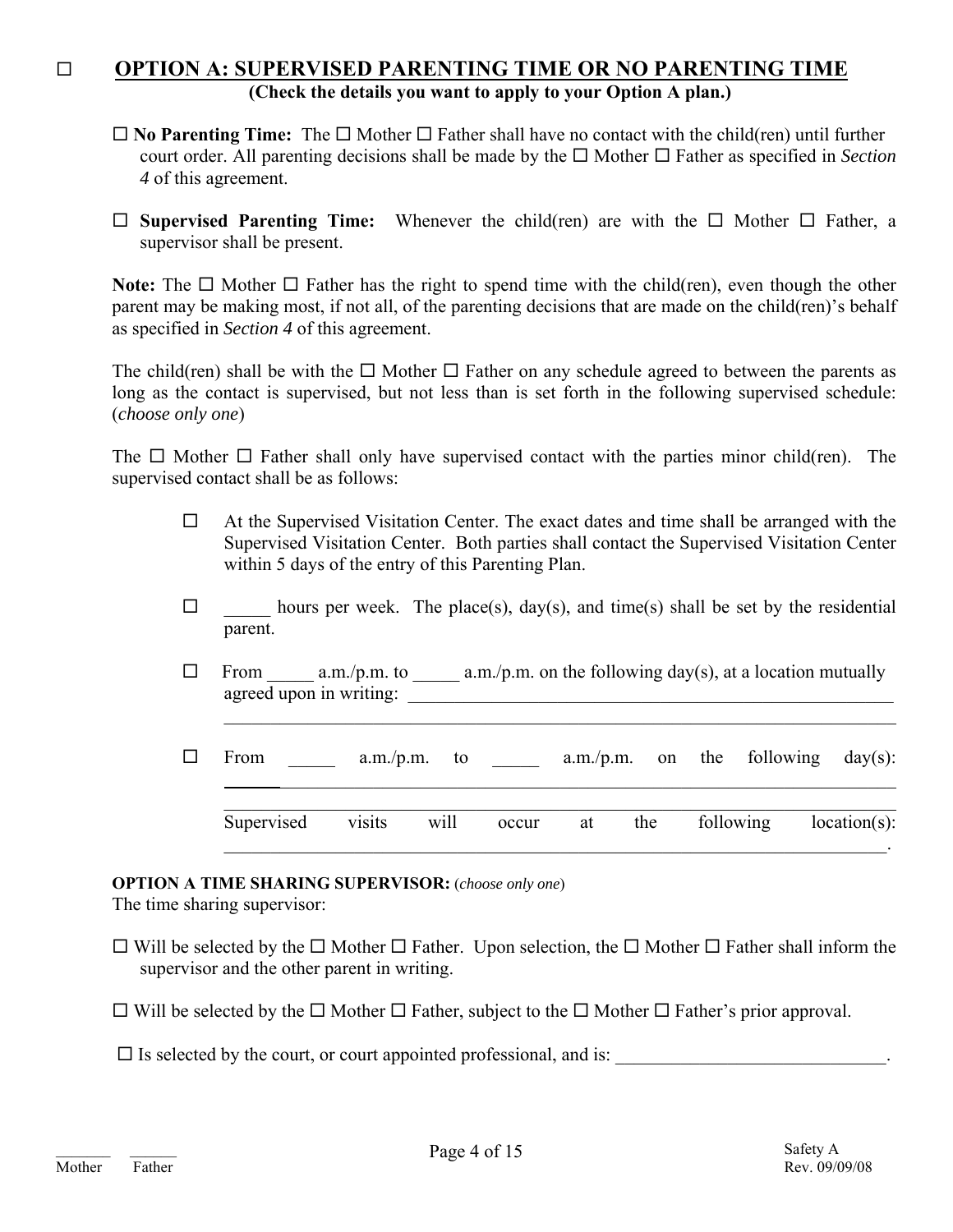# **OPTION B: UNSUPERVISED TIME SHARING-NO OVERNIGHTS (Check the details you want to apply to your Option B plan.)**

- $\Box$  The  $\Box$  Mother  $\Box$  Farther shall have parenting time with the minor child(ren) in an unsupervised setting. However contact shall include **NO OVERNIGHTS**.
- $\Box$  The child(ren) shall be with the  $\Box$  Mother  $\Box$  Father on the following **regular schedule**: (*Choose only one*)

 **First and Third Weekends of Each Month**. These are day-time hours only and shall not include overnights. The "first" weekend of the month is the first weekend in the month that both Saturday and Sunday fall within the new month. For example, if Saturday is in the old month and Sunday is in the new month, the first weekend for the new month would be the next weekend. A weekend is defined as: (*check one or more*)

 $\Box$  :00 a.m. to :00 p.m. on Saturday.

 $\Box$  :00 a.m. to :00 p.m. on Sunday.

 $\Box$  :00 a.m. to :00 p.m. on Monday if the parent's weekend falls on a weekend during the school year on which that next Monday is a state or federally recognized holiday on which there is no school.

 $\mathcal{L}_\text{max} = \mathcal{L}_\text{max} = \mathcal{L}_\text{max} = \mathcal{L}_\text{max} = \mathcal{L}_\text{max} = \mathcal{L}_\text{max} = \mathcal{L}_\text{max} = \mathcal{L}_\text{max} = \mathcal{L}_\text{max} = \mathcal{L}_\text{max} = \mathcal{L}_\text{max} = \mathcal{L}_\text{max} = \mathcal{L}_\text{max} = \mathcal{L}_\text{max} = \mathcal{L}_\text{max} = \mathcal{L}_\text{max} = \mathcal{L}_\text{max} = \mathcal{L}_\text{max} = \mathcal{$  $\mathcal{L}_\text{max} = \mathcal{L}_\text{max} = \mathcal{L}_\text{max} = \mathcal{L}_\text{max} = \mathcal{L}_\text{max} = \mathcal{L}_\text{max} = \mathcal{L}_\text{max} = \mathcal{L}_\text{max} = \mathcal{L}_\text{max} = \mathcal{L}_\text{max} = \mathcal{L}_\text{max} = \mathcal{L}_\text{max} = \mathcal{L}_\text{max} = \mathcal{L}_\text{max} = \mathcal{L}_\text{max} = \mathcal{L}_\text{max} = \mathcal{L}_\text{max} = \mathcal{L}_\text{max} = \mathcal{$ 

 $\mathcal{L}_\text{max}$  and  $\mathcal{L}_\text{max}$  and  $\mathcal{L}_\text{max}$  and  $\mathcal{L}_\text{max}$  and  $\mathcal{L}_\text{max}$  and  $\mathcal{L}_\text{max}$ 

□ Other Regular Schedule: (for example, if a parent works weekends)

 $\Box$  In addition to the chosen regular schedule above, the  $\Box$  Mother  $\Box$  Father may have the following additional time with the child(ren): (*Optional*)

 $\mathcal{L}_\mathcal{L} = \{ \mathcal{L}_\mathcal{L} = \{ \mathcal{L}_\mathcal{L} = \{ \mathcal{L}_\mathcal{L} = \{ \mathcal{L}_\mathcal{L} = \{ \mathcal{L}_\mathcal{L} = \{ \mathcal{L}_\mathcal{L} = \{ \mathcal{L}_\mathcal{L} = \{ \mathcal{L}_\mathcal{L} = \{ \mathcal{L}_\mathcal{L} = \{ \mathcal{L}_\mathcal{L} = \{ \mathcal{L}_\mathcal{L} = \{ \mathcal{L}_\mathcal{L} = \{ \mathcal{L}_\mathcal{L} = \{ \mathcal{L}_\mathcal{$  $\mathcal{L}_\mathcal{L} = \{ \mathcal{L}_\mathcal{L} = \{ \mathcal{L}_\mathcal{L} = \{ \mathcal{L}_\mathcal{L} = \{ \mathcal{L}_\mathcal{L} = \{ \mathcal{L}_\mathcal{L} = \{ \mathcal{L}_\mathcal{L} = \{ \mathcal{L}_\mathcal{L} = \{ \mathcal{L}_\mathcal{L} = \{ \mathcal{L}_\mathcal{L} = \{ \mathcal{L}_\mathcal{L} = \{ \mathcal{L}_\mathcal{L} = \{ \mathcal{L}_\mathcal{L} = \{ \mathcal{L}_\mathcal{L} = \{ \mathcal{L}_\mathcal{$  $\mathcal{L}_\mathcal{L} = \{ \mathcal{L}_\mathcal{L} = \{ \mathcal{L}_\mathcal{L} = \{ \mathcal{L}_\mathcal{L} = \{ \mathcal{L}_\mathcal{L} = \{ \mathcal{L}_\mathcal{L} = \{ \mathcal{L}_\mathcal{L} = \{ \mathcal{L}_\mathcal{L} = \{ \mathcal{L}_\mathcal{L} = \{ \mathcal{L}_\mathcal{L} = \{ \mathcal{L}_\mathcal{L} = \{ \mathcal{L}_\mathcal{L} = \{ \mathcal{L}_\mathcal{L} = \{ \mathcal{L}_\mathcal{L} = \{ \mathcal{L}_\mathcal{$  $\mathcal{L}_\mathcal{L} = \mathcal{L}_\mathcal{L} = \mathcal{L}_\mathcal{L} = \mathcal{L}_\mathcal{L} = \mathcal{L}_\mathcal{L} = \mathcal{L}_\mathcal{L} = \mathcal{L}_\mathcal{L} = \mathcal{L}_\mathcal{L} = \mathcal{L}_\mathcal{L} = \mathcal{L}_\mathcal{L} = \mathcal{L}_\mathcal{L} = \mathcal{L}_\mathcal{L} = \mathcal{L}_\mathcal{L} = \mathcal{L}_\mathcal{L} = \mathcal{L}_\mathcal{L} = \mathcal{L}_\mathcal{L} = \mathcal{L}_\mathcal{L}$ 

# **ODEFAULT OPTION B PLAN. IF THE PARTIES CANNOT AGREE THE FOLLOWING SHALL APPLY:**

 **First and Third Weekends of Each Month**. These are day-time hours only and shall not include overnights. The "first" weekend of the month is the first weekend in the month that both Saturday and Sunday fall within the new month. For example, if Saturday is in the old month and Sunday is in the new month, the first weekend for the new month would be the next weekend. A weekend is defined as:

10:00 a.m. to 7:00 p.m. on Saturday.

10:00 a.m. to 7:00 p.m. on Sunday.

 10:00 a.m. to 6:00 p.m. on Monday if the parent's weekend falls on a weekend during the school year on which that next Monday is a state or federally recognized holiday on which there is no school.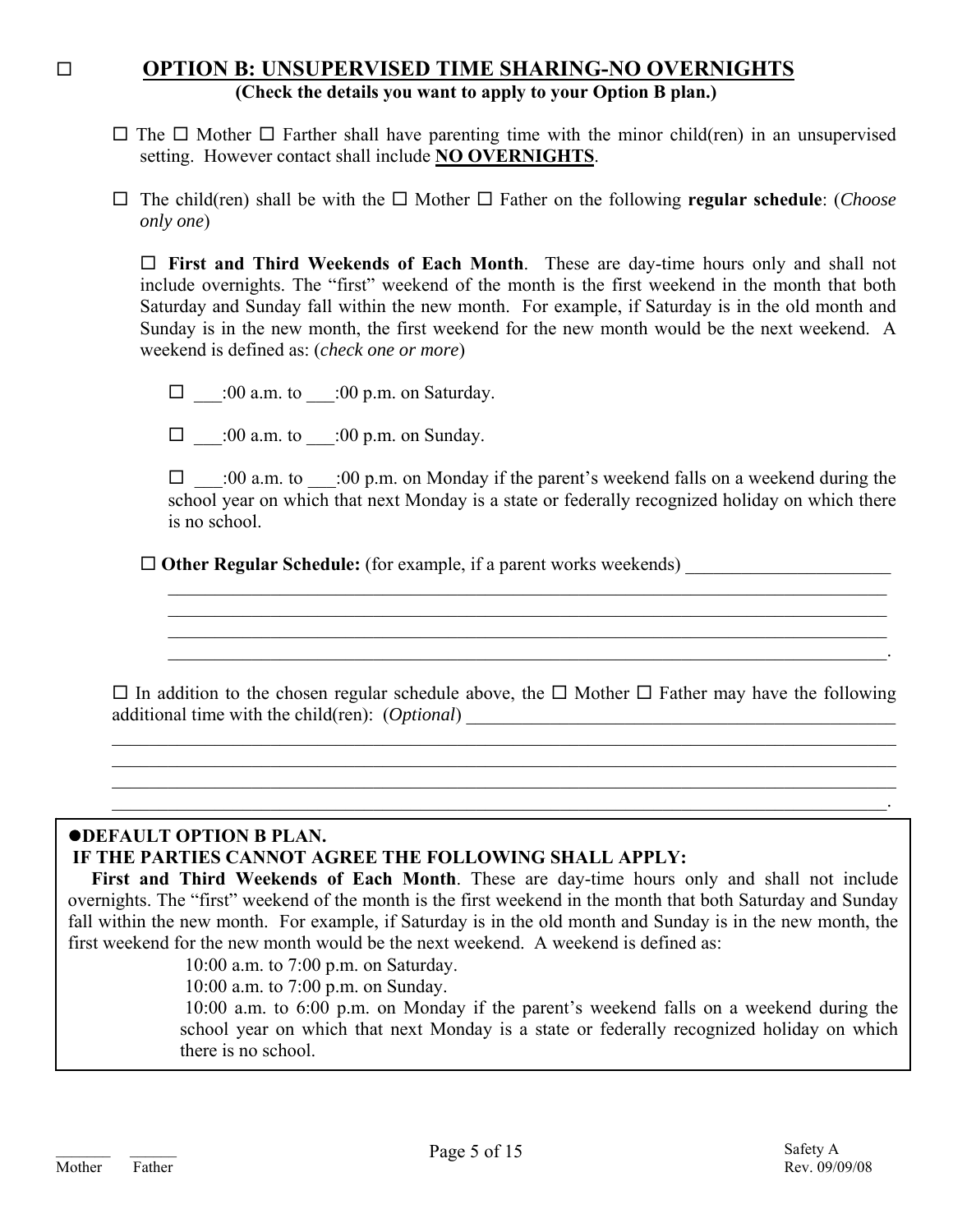# **6. FAMILY SAFETY PLAN**

The parties shall follow the safety plan checked below: (*Check all safety rules that apply*)

 $\Box$  There shall be no firearms in the  $\Box$  Mother  $\Box$  Father('s) home, car or in the child(ren)'s presence during the parenting time.

 $\Box$  The  $\Box$  Mother  $\Box$  Father shall not consume alcoholic beverages beginning 12 hours before the child(ren) arrive, up until the point they are returned to the Mother/Father.

 $\square$  The child(ren) shall not be physically disciplined.

 $\Box$  The following person(s) present a danger to the child(ren), and they shall not be present during time sharing:

 $\mathcal{L}_\mathcal{L} = \{ \mathcal{L}_\mathcal{L} = \{ \mathcal{L}_\mathcal{L} = \{ \mathcal{L}_\mathcal{L} = \{ \mathcal{L}_\mathcal{L} = \{ \mathcal{L}_\mathcal{L} = \{ \mathcal{L}_\mathcal{L} = \{ \mathcal{L}_\mathcal{L} = \{ \mathcal{L}_\mathcal{L} = \{ \mathcal{L}_\mathcal{L} = \{ \mathcal{L}_\mathcal{L} = \{ \mathcal{L}_\mathcal{L} = \{ \mathcal{L}_\mathcal{L} = \{ \mathcal{L}_\mathcal{L} = \{ \mathcal{L}_\mathcal{$  $\mathcal{L}_\mathcal{L} = \mathcal{L}_\mathcal{L} = \mathcal{L}_\mathcal{L} = \mathcal{L}_\mathcal{L} = \mathcal{L}_\mathcal{L} = \mathcal{L}_\mathcal{L} = \mathcal{L}_\mathcal{L} = \mathcal{L}_\mathcal{L} = \mathcal{L}_\mathcal{L} = \mathcal{L}_\mathcal{L} = \mathcal{L}_\mathcal{L} = \mathcal{L}_\mathcal{L} = \mathcal{L}_\mathcal{L} = \mathcal{L}_\mathcal{L} = \mathcal{L}_\mathcal{L} = \mathcal{L}_\mathcal{L} = \mathcal{L}_\mathcal{L}$ 

 $\Box$  The  $\Box$  Mother  $\Box$  Father shall not be under the influence of any substance to the extent his/her normal faculties are impaired including but not limited to: alcoholic beverages or controlled substances (e.g. legal, prescribed or illegal) during any period of time that he or she is to be with the child(ren).

 $\Box$  The child(ren) shall come to time sharing with adequate clothing and personal effects.

- $\Box$  The child(ren) shall be returned from time sharing with the clothing and personal effects that they arrived with.
- $\Box$  During all transportation exchanges, neither parent shall display anger, sarcasm or profanity in the presence of the child(ren).

 $\Box$  Other:

# **7. ACCESS TO EXTRA-CURRICULAR ACTIVITIES AND EVENTS**

The  $\Box$  Mother  $\Box$  Father:

- $\square$  Shall not attend the child(ren)'s school activities and athletic events.
- $\Box$  May attend the child(ren)'s school activities and athletic events.
- $\Box$  If both parties attend a publc event or extra-curricular activity, they shall remain at a minimum of 100 feet apart.

**Extra-Curricular Activities:**  $(\sqrt{C \cdot C})$  *Check all that apply*)

 $\Box$  The  $\Box$  Mother  $\Box$  Father shall be the only parent permitted to register the child(ren) and allow them to participate in the activity of the child(ren)'s choice.

 $\Box$  The parents must mutually agree to all extra-curricular activities in writing.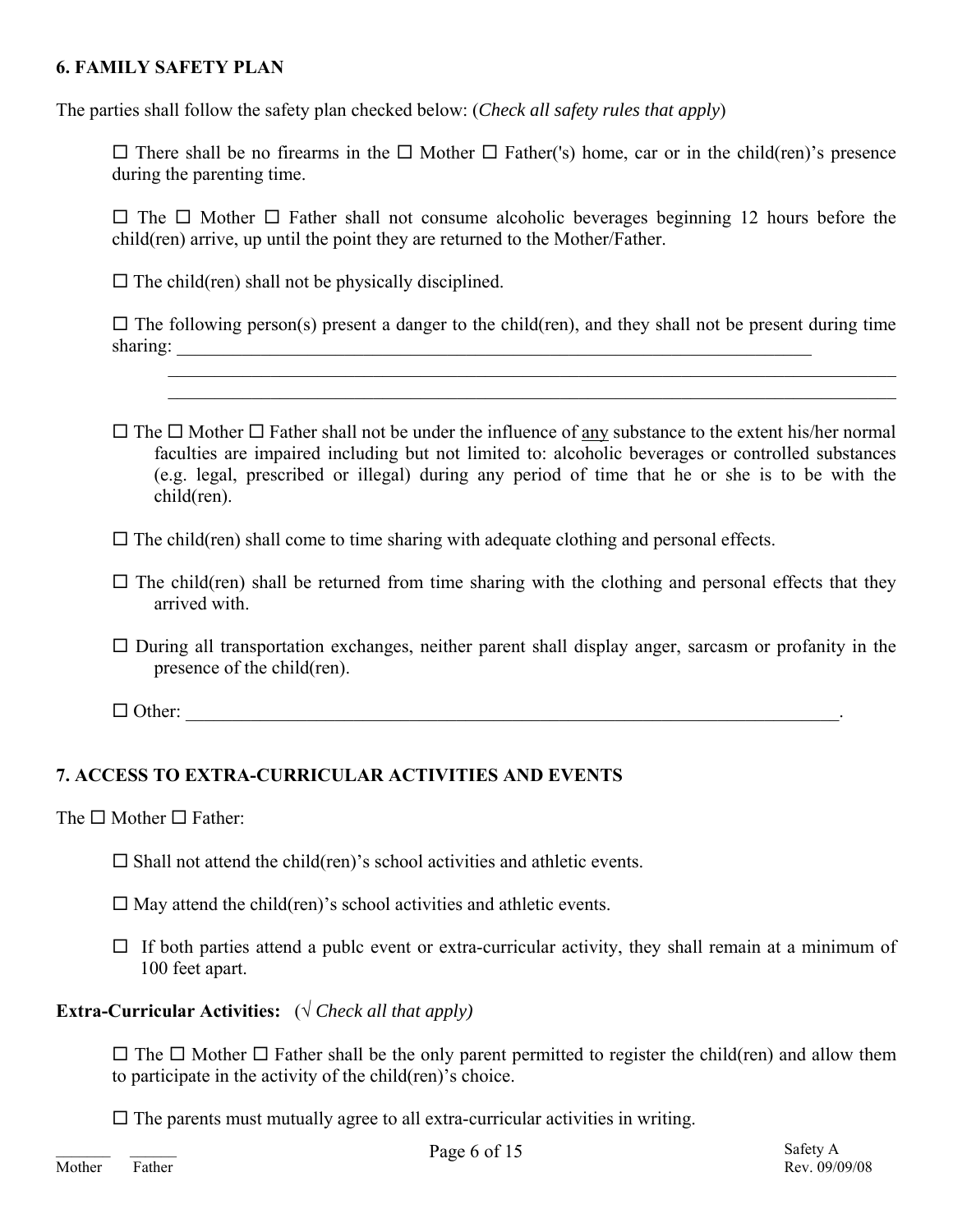| $\Box$ The parent with the minor child(ren) shall transport the minor child(ren) to and/or from all extra- |          |
|------------------------------------------------------------------------------------------------------------|----------|
| curricular activities, providing all necessary uniforms and equipment within the                           | parent's |
| possession.                                                                                                |          |

| $\Box$ The costs of the extra-curricular activities shall be<br>Paid by: $\Box$ Mother $\%$<br>$\Box$ Father $\%$                                                                                                           |
|-----------------------------------------------------------------------------------------------------------------------------------------------------------------------------------------------------------------------------|
| $\Box$ The uniforms and equipment required for extra-curricular activities shall be<br>Paid by: $\Box$ Mother $\%$ $\Box$ Father $\%$                                                                                       |
| $\Box$ Other:                                                                                                                                                                                                               |
| $\Box$ If the child (ren) attend summer camps, the costs and efforts shall be paid by the:<br>Paid by: $\Box$ Parent scheduled to have the child (ren) during that time period; or<br>$\Box$ Mother $\%$ $\Box$ Father $\%$ |
| <b>8. EDUCATION</b> ( $\sqrt{C}$ Check all that apply)                                                                                                                                                                      |

The children shall be enrolled/registered in school by: (√ *Check only one)* 

 $\Box$  Mother

 $\Box$  Father

**NOTE:** This assignment does not determine where the child(ren) shall attend school. That determination shall be made by the school district rules.

The child(ren) shall attend (if known):

|                      | $\Box$ Child Care:<br>Paid by: $\Box$ Mother $\_\_\_\%$ $\Box$ Father $\_\_\_\%$ |                                                                          |  |
|----------------------|----------------------------------------------------------------------------------|--------------------------------------------------------------------------|--|
|                      |                                                                                  |                                                                          |  |
|                      | $\Box$ Pre-School:<br>Paid by: $\Box$ Mother $\_\_\_$ % $\Box$ Father $\_\_$ %   |                                                                          |  |
| $\Box$ Public School |                                                                                  |                                                                          |  |
|                      |                                                                                  |                                                                          |  |
|                      | $\Box$ Private School:<br>Paid by: $\Box$ Mother $\Box$ % $\Box$ Father $\Box$ % |                                                                          |  |
|                      |                                                                                  |                                                                          |  |
|                      |                                                                                  | □ Before School Program:<br>Paid by: □ Mother _____ % □ Father ____%     |  |
|                      |                                                                                  | $\Box$ After School Program: $\Box$                                      |  |
|                      | Paid by: $\Box$ Mother $\_\_\_\%$ % $\Box$ Father %                              |                                                                          |  |
|                      |                                                                                  |                                                                          |  |
|                      | Paid by: $\Box$ Mother % $\Box$ Father %                                         |                                                                          |  |
|                      |                                                                                  | $\Box$ Home School: Taught by: $\Box$ Mother $\Box$ Father $\Box$ Other: |  |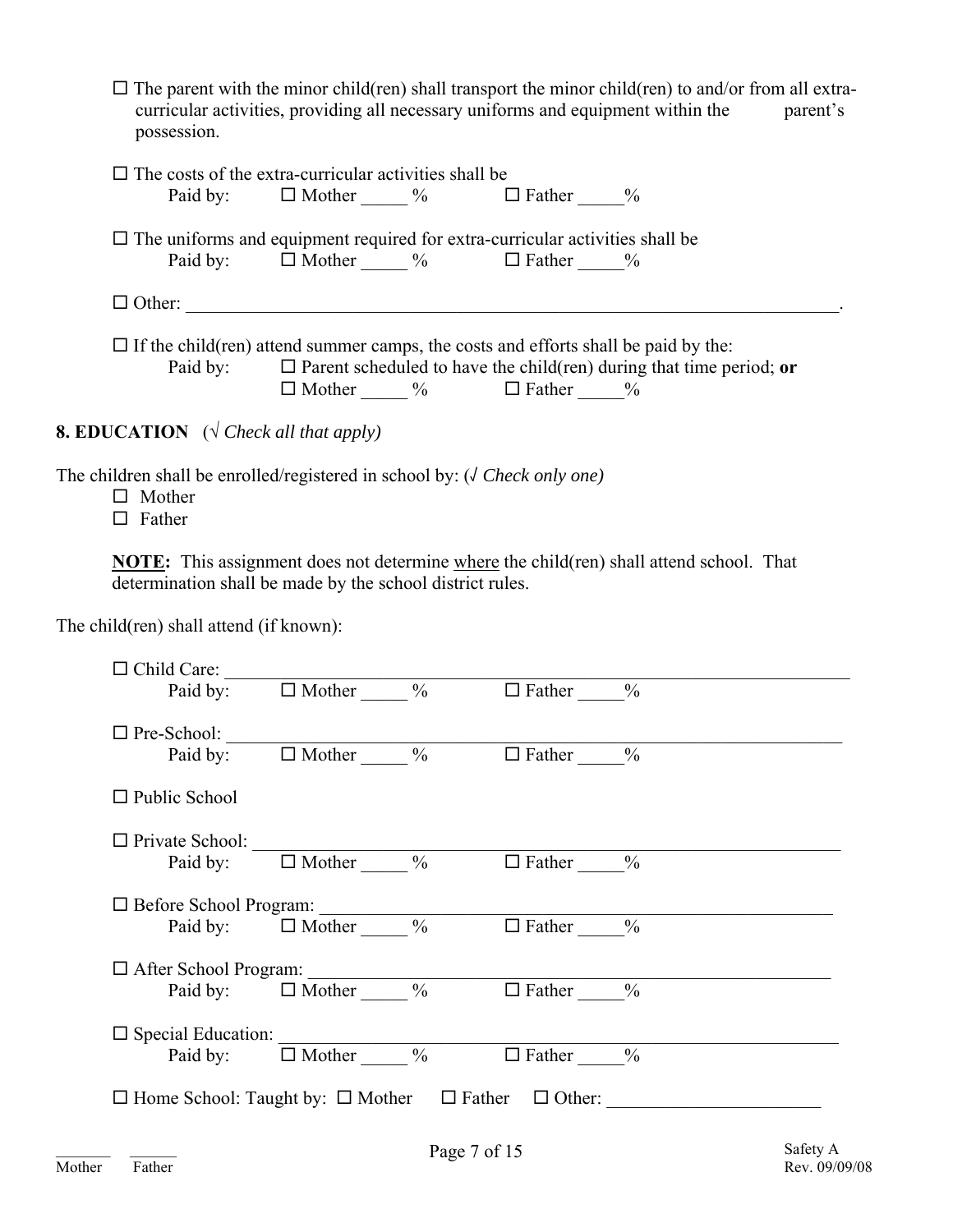| —                        |                      |               |                   |  |
|--------------------------|----------------------|---------------|-------------------|--|
| $\overline{\phantom{a}}$ | $\sim$ $\sim$<br>N/1 | $\frac{0}{0}$ | $\mathbf{0}$<br>Ώ |  |

**9. MEDICAL** 

z **Unless inconsistent with the determination of parental responsibility in section 4 of this agreement, parents shall discuss all medical, psychological, counseling, therapeutic, optical, orthodontic, dental or other health related care and needs of the child(ren).** 

**In the event of serious illness, accident or hospitalization affecting the health of the child(ren), the parent with the knowledge of such event shall immediately notify the other parent**.

 $\Box$  The  $\Box$ Mother  $\Box$  Father shall not attend appointments with the minor child(ren).

 $\Box$  Provided that attending an appointment does not violate any other provision of this Parenting Plan, both parties may attend a medical appointment for a child(ren).

(√ *Check all that apply)* 

 $\Box$  All medical, psychological, counseling, therapeutic, optical, orthodontic, dental or other health related appointments for the care and needs of the children shall be made by:  $\Box$  Mother  $\Box$  Father.

 $\Box$  A parent scheduling a routine appointment for the child(ren) will give the other parent days notice in advance of the appointment to allow the other parent to attend.

| $\Box$ Uncovered medical expenses of the child (ren) shall be                                                                 |                                                                |  |  |  |  |  |  |  |
|-------------------------------------------------------------------------------------------------------------------------------|----------------------------------------------------------------|--|--|--|--|--|--|--|
|                                                                                                                               | Paid by: $\Box$ Mother $\_\_\_\%$ $\Box$ Father $\_\_\_\%$     |  |  |  |  |  |  |  |
|                                                                                                                               |                                                                |  |  |  |  |  |  |  |
| $\Box$ Uncovered dental and/or orthodontic expenses of the child (ren) shall be                                               |                                                                |  |  |  |  |  |  |  |
|                                                                                                                               | Paid by: $\Box$ Mother $\_\_\_\%$ $\Box$ Father $\_\_\_\%$     |  |  |  |  |  |  |  |
| $\Box$ Uncovered psychological, counseling, therapeutic or other health related needs of the child (ren)<br>expenses shall be |                                                                |  |  |  |  |  |  |  |
|                                                                                                                               | Paid by: $\Box$ Mother $\_\_\_\%$ $\Box$ Father $\_\_\_\%$     |  |  |  |  |  |  |  |
| <b>10. RELIGION</b> ( $\sqrt{C}$ Check all that apply)                                                                        |                                                                |  |  |  |  |  |  |  |
| $\Box$ Each parent may provide religious instruction in the faith they so desire.                                             |                                                                |  |  |  |  |  |  |  |
| $\Box$ The parents have agreed that the child (ren)'s religious training shall be in the faith of:                            |                                                                |  |  |  |  |  |  |  |
|                                                                                                                               | A. The costs of such training shall be                         |  |  |  |  |  |  |  |
|                                                                                                                               | Paid by: $\Box$ Mother $\_\_\_\%$ $\Box$ Father $\_\_\_\%$     |  |  |  |  |  |  |  |
|                                                                                                                               | B. The efforts and transportation needed for training shall be |  |  |  |  |  |  |  |
|                                                                                                                               | Paid by: $\Box$ Mother $\_\_\_\%$ $\Box$ Father $\_\_\_\%$     |  |  |  |  |  |  |  |
| $\Box$ Other:                                                                                                                 |                                                                |  |  |  |  |  |  |  |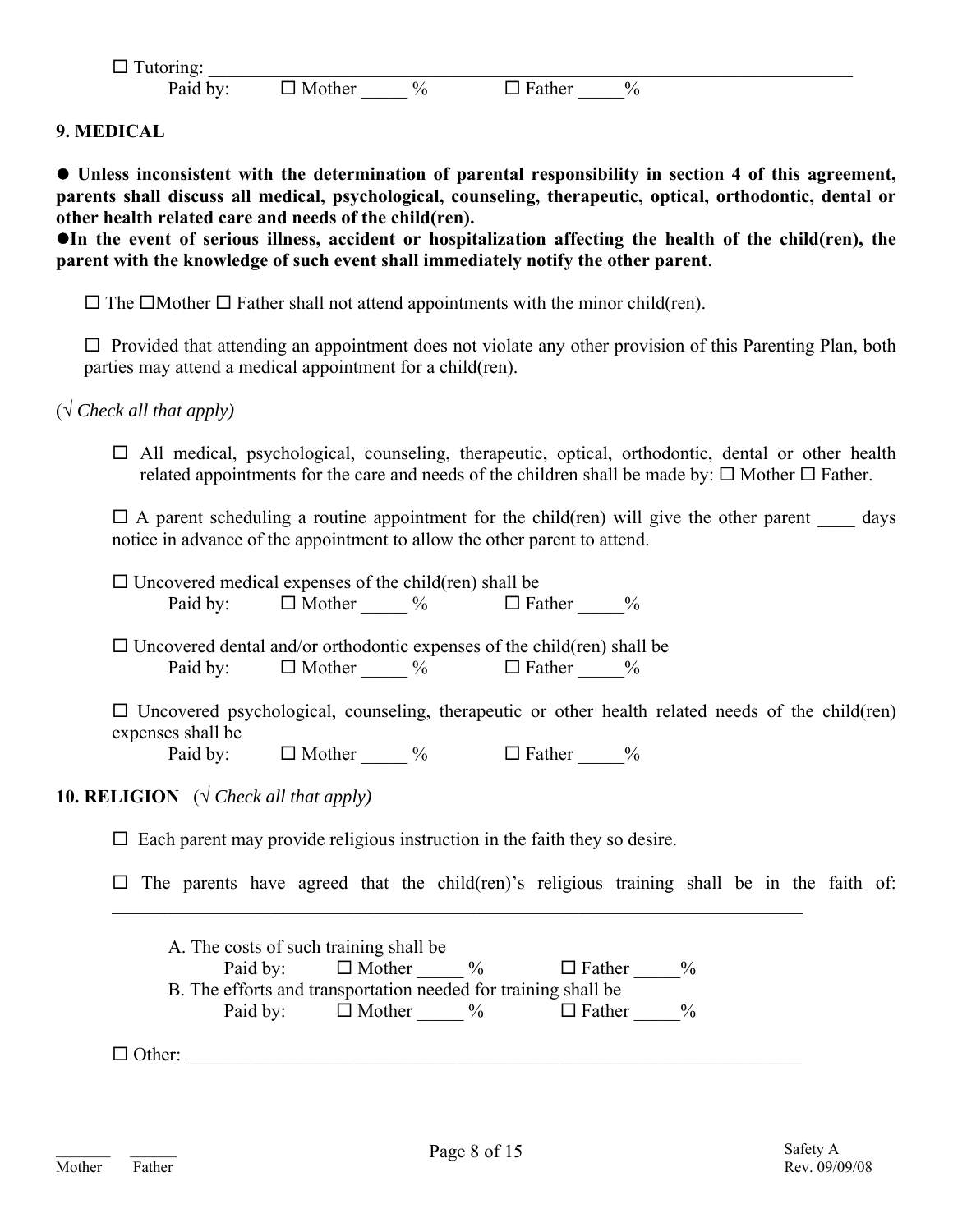# **11. COMMUNICATION BETWEEN THE PARTIES**

| • None of the following applies if the Court has entered an order restricting access to communication or |  |
|----------------------------------------------------------------------------------------------------------|--|
| information.                                                                                             |  |

**• If permitted by the Court, communication between the parties shall be limited to child related issues and shall not be used to harass, annoy or intimidate the other parent.**

|                                                                         | $\Box$ There shall be no communication between the parties. |  |  |  |  |  |
|-------------------------------------------------------------------------|-------------------------------------------------------------|--|--|--|--|--|
| $\Box$ Parents shall communicate by: ( $\sqrt{C}$ Check all that apply) |                                                             |  |  |  |  |  |
| $\Box$ Telephone<br>$\Box$ In Person<br>$\Box$ E-Mail                   |                                                             |  |  |  |  |  |
| $\Box$ Text Message                                                     | $\Box$ Third Party                                          |  |  |  |  |  |
| $\Box$ Letter                                                           | $\Box$ Other:                                               |  |  |  |  |  |

# **12. COMMUNICATION BETWEEN THE PARTIES AND THE CHILDREN**

 $\bullet$  None of the following applies if the court has entered an order restricting access to communication or **information.** 

# $\bullet$  **Each parent shall keep his or her contact information current.**

 $\bullet$  Each parent shall maintain a working phone.

 $\Box$  The children shall not have telephone contact with the  $\Box$  Mother  $\Box$  Father so long as this parenting plan is in place.

 $\Box$  The child(ren) shall have access to the other parent by the following: ( $\sqrt{C}$  *Check all that apply*)

| $\Box$ Land-line telephone |                |  |
|----------------------------|----------------|--|
| $\Box$ Cell phone          |                |  |
| $\Box$ Computer            | $\Box$ Web Cam |  |

 The child(ren) may telephone either parent or either parent may contact the children: (√ *Check all that apply)*

 $\square$  Anytime

| $\Box$ Monday | $\Box$ Tuesday                             | $\Box$ Wednesday $\Box$ Thursday $\Box$ Friday $\Box$ Saturday        |                                     |               |                | $\Box$ Sunday |
|---------------|--------------------------------------------|-----------------------------------------------------------------------|-------------------------------------|---------------|----------------|---------------|
|               | $\Box$ During the hours of                 |                                                                       | to                                  |               |                |               |
|               | The: $\Box$ Other parent initiates contact |                                                                       | $\Box$ Child(ren) initiates contact |               |                |               |
|               | $\Box$ Telephone contact shall not exceed: |                                                                       | minutes per call                    |               | times per day. |               |
| Paid by:      |                                            | The cost of the cell phone and service shall be<br>$\Box$ Mother $\%$ | $\Box$ Father                       | $\frac{0}{0}$ |                |               |

Telephone contact shall not be monitored by or interrupted by the other parent.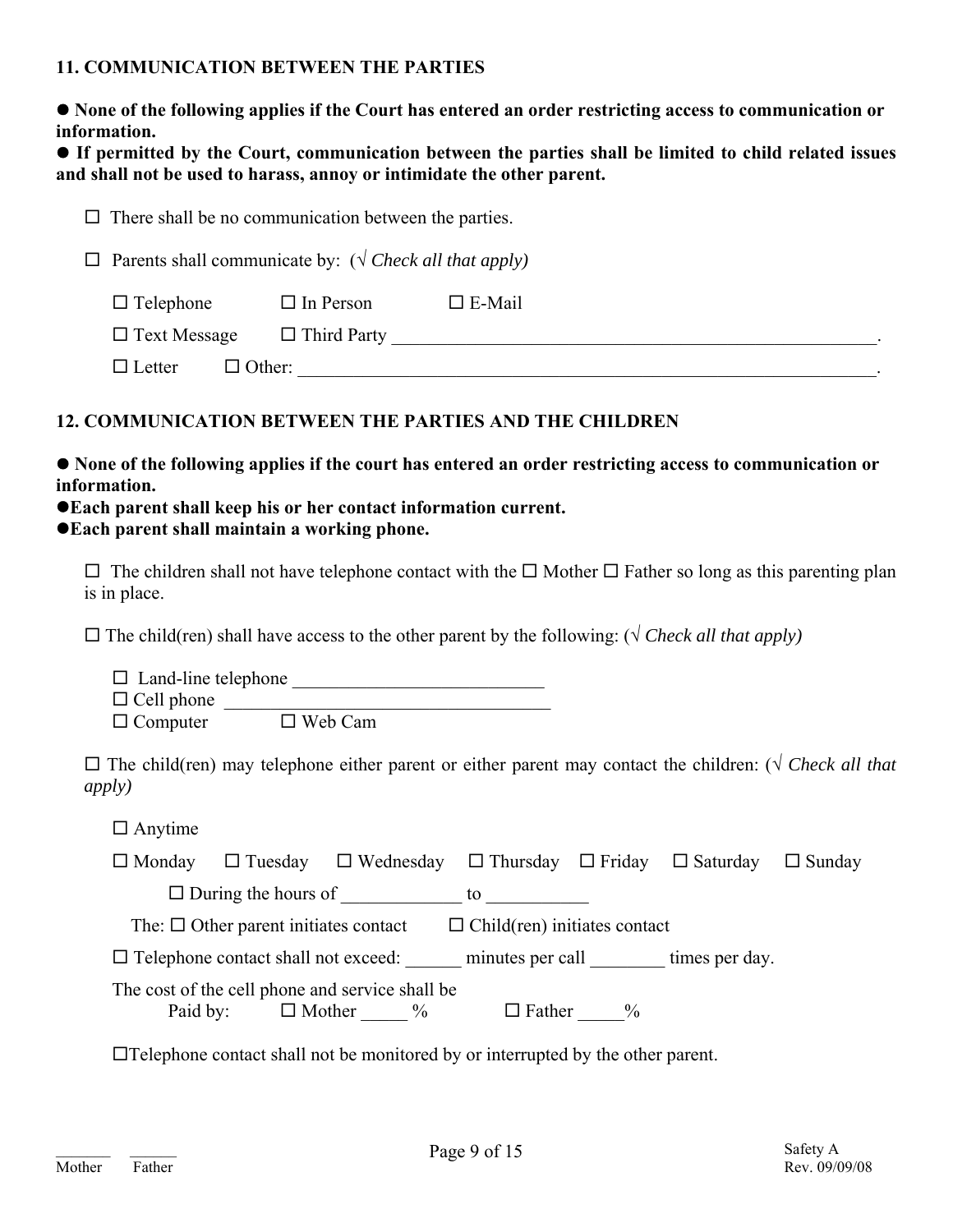|  |  |  |  | $\Box$ The child(ren) shall not maintain internet/online access with the $\Box$ Mother $\Box$ Father. |
|--|--|--|--|-------------------------------------------------------------------------------------------------------|
|--|--|--|--|-------------------------------------------------------------------------------------------------------|

 $\Box$  The child(ren) may maintain internet/online access with either parent: ( $\sqrt{C \text{theck}}$  all that apply)

 $\Box$  Anytime

|                                                                                                                                                                                                                | $\Box$ Monday $\Box$ Tuesday $\Box$ Wednesday $\Box$ Thursday $\Box$ Friday                                           |                                     |               | $\Box$ Saturday | $\Box$ Sunday |  |
|----------------------------------------------------------------------------------------------------------------------------------------------------------------------------------------------------------------|-----------------------------------------------------------------------------------------------------------------------|-------------------------------------|---------------|-----------------|---------------|--|
|                                                                                                                                                                                                                | $\Box$ During the hours of $\Box$ to $\Box$                                                                           |                                     |               |                 |               |  |
|                                                                                                                                                                                                                | The: $\Box$ Other parent initiates contact                                                                            | $\Box$ Child(ren) initiates contact |               |                 |               |  |
| $\Box$ The child (ren) may send/receive email.                                                                                                                                                                 |                                                                                                                       |                                     |               |                 |               |  |
| $\Box$ The child (ren) may make calls using the computer.                                                                                                                                                      |                                                                                                                       |                                     |               |                 |               |  |
| $\Box$ The child(ren) may communicate on the following blogs, internet scrapbooks                                                                                                                              |                                                                                                                       |                                     |               |                 |               |  |
|                                                                                                                                                                                                                |                                                                                                                       |                                     |               |                 |               |  |
| The child (ren) may e-mail each parent at the following e-mail addresses:<br>Mother:<br><u> 1980 - Johann Stoff, deutscher Stoff, der Stoff, deutscher Stoff, der Stoff, der Stoff, der Stoff, der Stoff, </u> |                                                                                                                       |                                     |               |                 |               |  |
| Father:                                                                                                                                                                                                        | <u> 1989 - Johann Stoff, deutscher Stoff, der Stoff, der Stoff, der Stoff, der Stoff, der Stoff, der Stoff, der S</u> |                                     |               |                 |               |  |
|                                                                                                                                                                                                                | The cost associated with maintaining internet online access shall be<br>Paid by: $\Box$ Mother $\%$ $\Box$ Father     |                                     | $\frac{0}{0}$ |                 |               |  |

 $\Box$  Electronic communication shall not be monitored by either parent.

z**The parents shall monitor the child(ren)'s use of the computer to ensure their safety:** (√ *Check all that apply)*

 $\mathcal{L}_\mathcal{L} = \mathcal{L}_\mathcal{L} = \mathcal{L}_\mathcal{L} = \mathcal{L}_\mathcal{L} = \mathcal{L}_\mathcal{L} = \mathcal{L}_\mathcal{L} = \mathcal{L}_\mathcal{L} = \mathcal{L}_\mathcal{L} = \mathcal{L}_\mathcal{L} = \mathcal{L}_\mathcal{L} = \mathcal{L}_\mathcal{L} = \mathcal{L}_\mathcal{L} = \mathcal{L}_\mathcal{L} = \mathcal{L}_\mathcal{L} = \mathcal{L}_\mathcal{L} = \mathcal{L}_\mathcal{L} = \mathcal{L}_\mathcal{L}$ \_\_\_\_\_\_\_\_\_\_\_\_\_\_\_\_\_\_\_\_\_\_\_\_\_\_\_\_\_\_\_\_\_\_\_\_\_\_\_\_\_\_\_\_\_\_\_\_\_\_\_\_\_\_\_\_\_\_\_\_\_\_\_\_\_\_\_\_\_\_\_\_\_\_\_\_\_\_\_\_\_\_\_

 $\Box$  The parents agree to install parental controls on all computers used by the child(ren).

 $\Box$  The parents agree that the child(ren)'s computer access will be supervised as follows:

\_\_\_\_\_\_\_\_\_\_\_\_\_\_\_\_\_\_\_\_\_\_\_\_\_\_\_\_\_\_\_\_\_\_\_\_\_\_\_\_\_\_\_\_\_\_\_\_\_\_\_\_\_\_\_\_\_\_\_\_\_\_\_\_\_\_\_\_\_\_\_\_\_\_\_\_\_\_\_\_\_\_.  $\Box$  The parents agree that the child(ren) shall not communicate electronically with the following  $people:$ 

# **13. EXCHANGE AND TRAVEL**

*(Review your time sharing option prior to completing this section. All options may not apply to your option.)* 

**• All necessary information shall accompany the child(ren) including:** 

- **▪ Medicine and dosage in its original packaging**
- **▪ Homework assignments, school projects and directions**
- **▪ Social activities with equipment**

z**During all transportation exchanges, neither parent shall display anger, sarcasm or profanity in the presence of the child(ren).** 

**• Required child(ren)'s belongings will be provided to the other parent by the transporting parent.** 

**•The delivering parent shall ensure the child(ren) have adequate clothing and personal effects for the duration of the visit with the receiving parent.** 

**•The receiving parent shall return the child(ren) clean, fed, and with the clothes, personal effects and toys that were delivered with them.**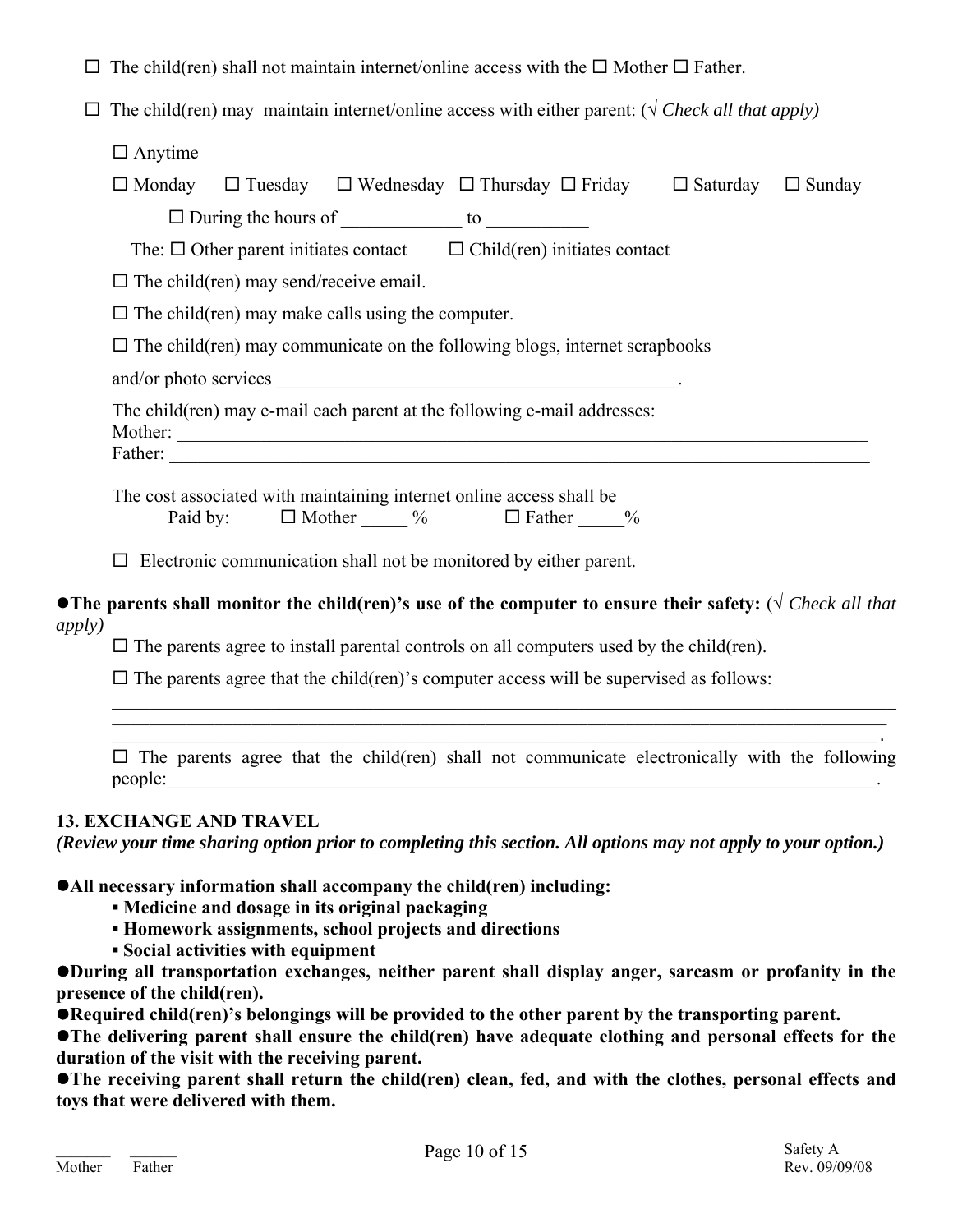**•All parenting time shall take place in a prompt manner. No parent should wait more than 15 minutes after the set exchange time for the other parent to arrive. If the time sharing parent is more than 15 minutes late without notice, contact may be forfeited at the discretion of the parent dropping off the child(ren) for the exchange.** 

# **Time Sharing Exchange Point**

The exchange of the child(ren) shall occur at:  $(\sqrt{C \cdot \text{Check all that apply}})$ 

- $\Box$  If supervised, at the supervised contact location indicated in Option A of this agreement.
- $\Box$  If unsupervised, at the front door of the of the  $\Box$  Mother  $\Box$  Father's address.
- $\Box$  The following neutral place: (Examples include the child(ren)'s school or daycare, the public library, a fast-food restaurant, etc.) \_\_\_\_\_\_\_\_\_\_\_\_\_\_\_\_\_\_\_\_\_\_\_\_\_\_\_\_\_\_\_\_\_\_\_\_\_\_\_\_\_\_\_\_\_\_\_\_\_\_\_\_.
- $\Box$  A neutral place selected by the  $\Box$ Mother  $\Box$  Father  $\Box$  Agreed upon in writing by the parties prior to contact.
- Other (describe): \_\_\_\_\_\_\_\_\_\_\_\_\_\_\_\_\_\_\_\_\_\_\_\_\_\_\_\_\_\_\_\_\_\_\_\_\_\_\_\_\_\_\_\_\_

# **Transportation to Exchange Point**

- **The child(ren) shall not be driven in a car unless the driver has a valid driver's license, auto insurance, seat belts, and child safety seats as required by Florida law.** 
	- $\Box$  The  $\Box$  Mother  $\Box$  Father may not come to the exchange point.
	- $\Box$  If supervised contact, the  $\Box$ Mother  $\Box$ Father shall be responsible for transporting the child(ren) to the exchange point with the supervisor present.
	- $\Box$  If supervised contact, the supervisor named in Option A shall be the only one to transport the child(ren) to the exchange point.
	- $\Box$  If unsupervised, the Mother and Father shall be responsible for transporting the child(ren) to the exchange point.
	- $\Box$  If unsupervised, a person chosen by the  $\Box$ Mother  $\Box$ Father shall be responsible for transporting the child(ren) to the exchange point. The child(ren) shall be picked up and/or returned to the exchange point by:
	- $\Box$  In addition to the checked provisions in this section, the following person(s) may also transport the  $child$ (ren) to the exchange point:

# **Travel During Time Sharing**

 $\Box$  The  $\Box$  Mother  $\Box$  Father shall not be permitted to travel with the minor child(ren) from the time sharing location, if that location is specified in this agreement, without written approval of the other parent or prior Court Order.

 $\Box$  The  $\Box$  Mother  $\Box$  Father may travel with the minor child(ren) during parenting time; however, he/she shall not remove the minor child(ren) from:  $(\sqrt{Check} all that apply)$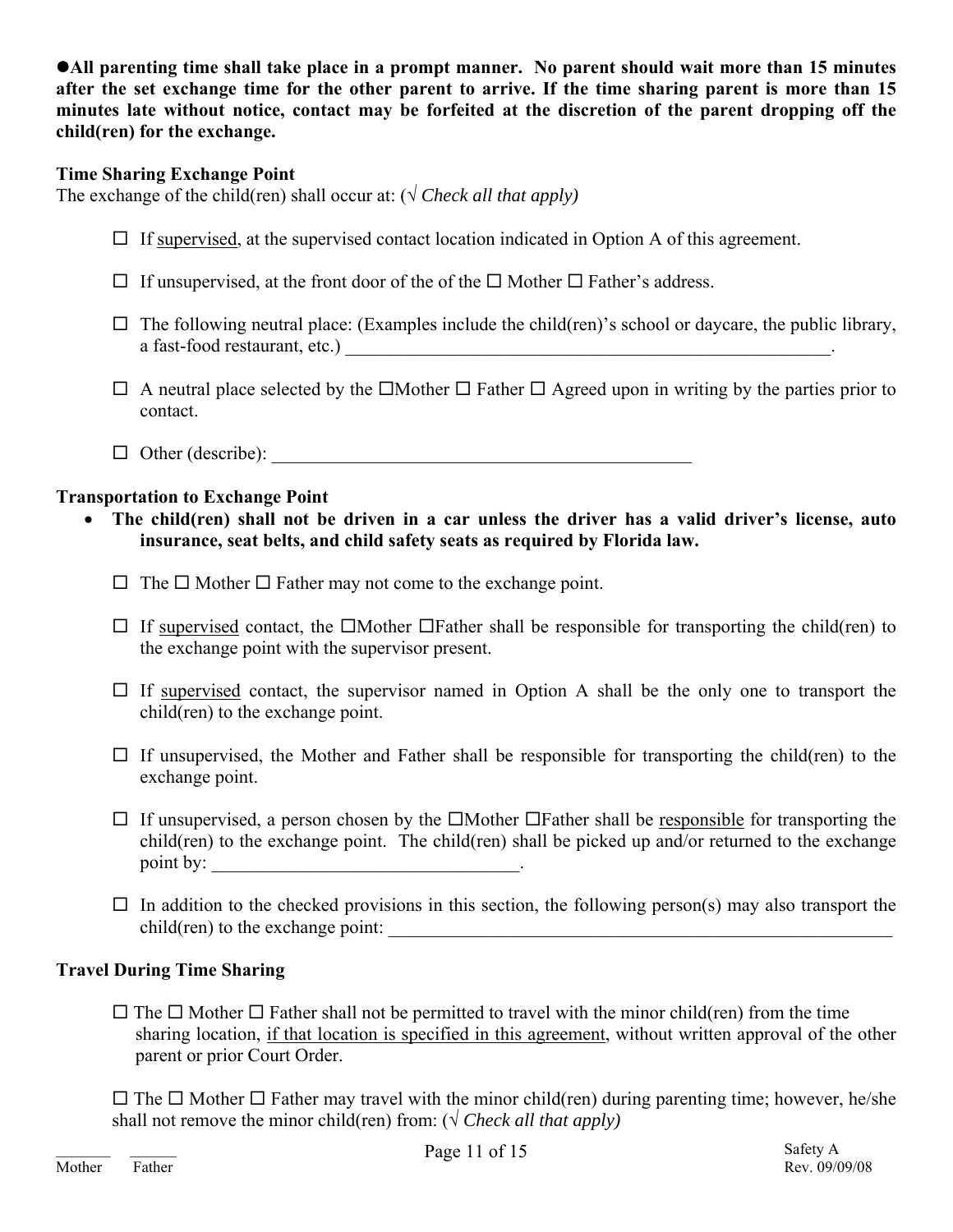$\Box$  The following location(s)(for example the child(ren) shall be taken from the time sharing location only to grandparents address).

- $\Box$  The city of
- $\Box$  The county of
- $\Box$  The state of Florida.

# **14. MODIFICATIONS TO THIS AGREEMENT**

**•This agreement may be modified on a temporary basis provided both parents agree in writing. When the parents do not agree, this agreement remains in effect.** 

**•If both parents agree to make a change to this agreement, such modification must be in writing, signed by both parties and filed with the court.** 

#### **15. OPTIONAL TO CONSIDER**

 If the parents wish to add additional items to their parenting plan, please specify below:  *For Example: Names – Do the parents agree that only they are to be called "mother" or "father" or like names? Driving – Do the parents agree when the child will drive (cars, motorcycles, ATV's)? Employment – Do the parents consent to employment of the child? Passports- Do the parents agree the child(ren) can or cannot get a passport? Images of the child(ren) –Are there any restrictions on the child(ren)'s images on internet sites, Myspace, Facebook, etc?* 

 *Cosmetic Surgery/Tattoos/Piercing/Body- Do the parents consent to these? Extended Family – Do the parents want access for extended family members? Special Events – Are there special family events that need to be agreed upon by the parents? No Contact – Do the parents want to prevent the child's contact with any third parties?* 

| A. Before                                                           |                          |
|---------------------------------------------------------------------|--------------------------|
| the parents must: $\Box$ Notify the other parent $\Box$ Agree       | $\Box$ Agree in Writing. |
| B. Before                                                           |                          |
| the parents must: $\Box$ Notify the other parent $\Box$ Agree       | $\Box$ Agree in Writing. |
| C. Before                                                           |                          |
| the parents must: $\Box$ Notify the other parent $\Box$ Agree       | $\Box$ Agree in Writing. |
| D. Before                                                           |                          |
| the parents must: $\Box$ Notify the other parent $\Box$ Agree       | $\Box$ Agree in Writing. |
| E. Before                                                           |                          |
| the parents must: $\Box$ Notify the other parent $\Box$ Agree       | $\Box$ Agree in Writing. |
| F. Before                                                           |                          |
| the parents must: $\Box$ Notify the other parent $\Box$ Agree       | $\Box$ Agree in Writing. |
| G. Before                                                           |                          |
| the parents must: $\square$ Notify the other parent $\square$ Agree | $\Box$ Agree in Writing. |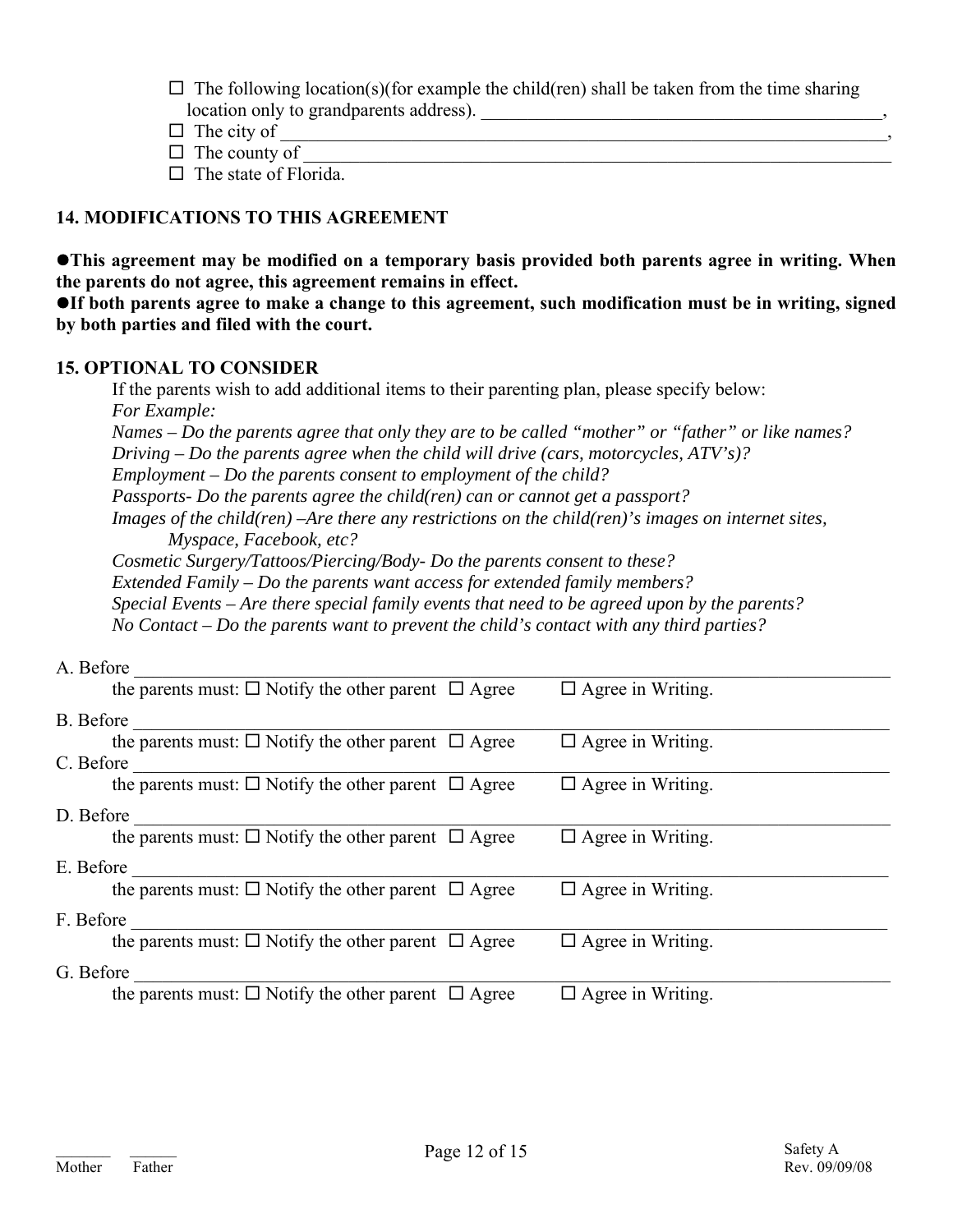**OTHER** (Anything else you want to agree on. Include accommodations for a child(ren)'s special needs, age, etc.)

#### **INFORMATION SHARING**

*Unless the following is inconsistent with or violates any other provision of this parenting plan or existing court order:* 

**• Each parent shall keep the other informed of their current contact information (address, telephone and cell numbers) and inform the other of any change in writing within 3 days.** 

● Each parent shall provide the other parent with the contact information for the child(ren)'s school, **sports, extracurricular and religious activities within 3 days of getting that information. Thereafter, it shall be the other parent's responsibility to stay informed of the child(ren)'s events and activities.** 

**• Both parents have equal rights to consult with any person who may provide care or treatment for the child(ren) and to inspect and receive the child(ren)'s medical, dental and psychological records.** 

**• Each parent has a continuing responsibility to immediately notify the other parent of any emergency circumstances or substantial changes in the health of the child(ren), including the child(ren)'s medical needs.** 

# **PARENT INFORMATION**

 $\mathcal{L}_\text{max} = \frac{1}{2} \sum_{i=1}^n \mathcal{L}_\text{max}(\mathbf{x}_i - \mathbf{y}_i)$ 

 $\mathcal{L}_\text{max}$  , and the contribution of the contribution of the contribution of the contribution of the contribution of the contribution of the contribution of the contribution of the contribution of the contribution of t

 $\mathcal{L}_\text{max}$  , and the contribution of the contribution of the contribution of the contribution of the contribution of the contribution of the contribution of the contribution of the contribution of the contribution of t

PRINT MOTHER'S NAME HOME PHONE

STREET ADDRESS WORK PHONE

CITY, STATE AND ZIP CODE CELL PHONE

 $\Box$  SUBSTITUTE ADDRESS: CHECK BOX IF YOU HAVE WRITTEN SOMEONE ELSE'S ADDRESS SUBSTITUTE PHONE NUMBER BECAUSE YOU FEAR HARASSMENT OR HARM.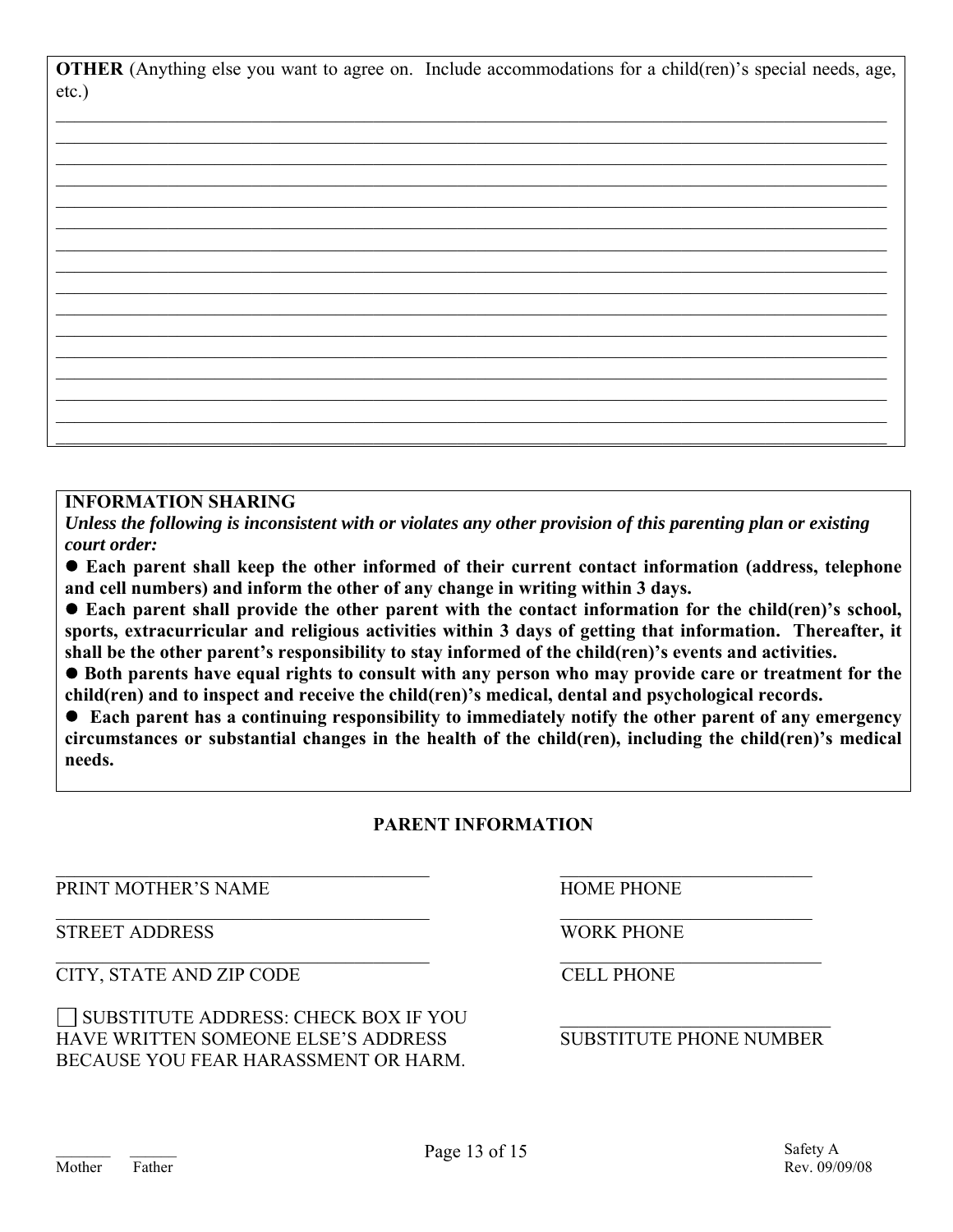PRINT FATHER'S NAME **HOME PHONE** 

**STREET ADDRESS** WORK PHONE

CITY, STATE AND ZIP CODE CELL PHONE

 $\Box$  SUBSTITUTE ADDRESS: CHECK BOX IF YOU HAVE WRITTEN SOMEONE ELSE'S ADDRESS SUBSTITUTE PHONE NUMBER BECAUSE YOU FEAR HARASSMENT OR HARM.

 $\_$  , and the contribution of the contribution of  $\mathcal{L}_\mathcal{A}$  , and the contribution of  $\mathcal{L}_\mathcal{A}$ 

**This is part of a Court Order when attached to a signed Judgment. Each party has been put on notice that an intentional failure to follow the rules or a direct violation of this parenting plan is punishable through the contempt of powers of the court. In addition, if the violation poses an immediate threat to the child(ren), the specific parenting time may be stopped by the court. One parent's failure to comply with the rules does not excuse the other party from following the rules.** 

 $\_$  , and the contribution of the contribution of  $\mathcal{L}_\mathcal{A}$  , and the contribution of  $\mathcal{L}_\mathcal{A}$ 

 $\mathcal{L}_\text{max} = \frac{1}{2} \sum_{i=1}^n \mathcal{L}_\text{max}(\mathbf{z}_i - \mathbf{z}_i)$ 

 **By signing this Parenting Plan, I confirm that I have read all of the pages and any attachments, I understand it and I believe that it is in the best interest of my child(ren). I am freely and voluntarily entering into this Agreement and I request that the Judge approve it.** 

Date Signed:

Signature of Mother

Witness Witness

 $\_$  , and the contribution of the contribution of  $\overline{a}$  , and  $\overline{a}$  , and  $\overline{a}$  , and  $\overline{a}$  , and  $\overline{a}$ 

STATE OF FLORIDA COUNTY OF

 I HEREBY CERTIFY that on this day personally appeared before me, an officer duly authorized to administer oaths and take acknowledgements, \_\_\_\_\_\_\_\_\_\_\_\_\_\_\_\_\_\_\_\_\_\_\_\_\_\_\_\_\_\_(MOTHER'S NAME), to me well known to be the person described in or who produced a Florida Driver's License as identification, who executed the foregoing Parenting Plan and acknowledged before me that she executed the same freely and voluntarily and for the purpose therein expressed. WITNESS my hand and official seal in the County and state last aforesaid this  $\_\_\_\_$  day of  $\_\_\_\_\_\_\_\_\_$ .

Notary Seal: Notary Signature:

 **By signing this Parenting Plan, I confirm that I have read all of the pages and any attachments, I understand it and I believe that it is in the best interest of my child(ren). I am freely and voluntarily entering into this Agreement and I request that the Judge approve it.** 

Date Signed:

Signature of Father

Witness Witness

and the contract of the Page 14 of 15 Safety A Safety A

 $\_$  , and the contribution of the contribution of  $\overline{a}$  , and  $\overline{a}$  , and  $\overline{a}$  , and  $\overline{a}$  , and  $\overline{a}$ 

Mother Father Rev. 09/09/08